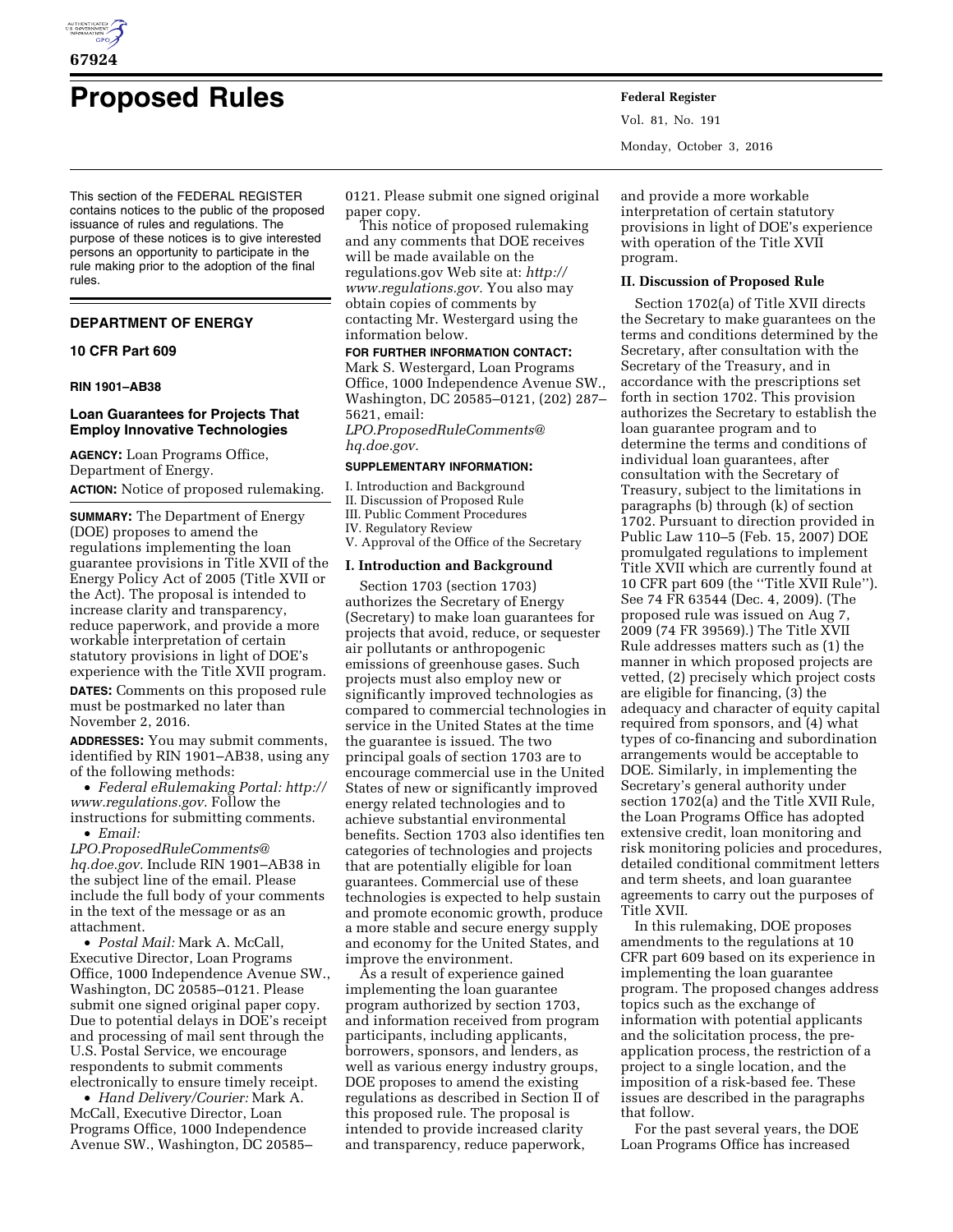communication with interested members of the public regarding the Office, its programs, and solicitations. DOE has prepared and distributed a number of presentations explaining the application process and the types of projects that may be eligible under its solicitations. The Executive Director of the Loan Programs Office has participated in numerous public discussions regarding the program. DOE has also increased communication by regular, broadly distributed email communications to thousands of recipients that have expressed an interest in keeping up with developments in the Loan Programs Office. Contacts by potential applicants regarding the program have significantly increased as a result of these efforts. Nevertheless, the proposed rule includes changes intended to clarify the circumstances under which potential applicants may communicate with DOE prior to submitting an application. DOE expects that the proposed changes would increase transparency and result in more applications by qualified applicants with respect to potential eligible projects.

The provisions of the existing rule relating to Pre-Applications have caused considerable confusion among potential applicants and applicants. In this proposed rule, DOE proposes to eliminate the existing pre-application process and codify procedures that divide the application into two parts. The Part I submission would provide DOE with a description of the project or facility, technical information, background information on management, financing strategy, and progress to date of critical path schedules. These schedules would include items such as obtaining licenses or regulatory permits and approvals, site preparation and long lead-time procurements, and would be used as a basis for determining the eligibility of the project and the project's readiness to proceed. Applicants whose Part I application is sufficient to indicate, on a preliminary basis, the eligibility of the project and that it is ready to proceed would be invited to submit Part II of the application. The Part II submission would involve substantially more, and substantially more detailed, information than is required for the Part I submission. The proposed process of requiring a two-part application is designed, in part, to enable DOE to screen interested projects and provide an early indication of projects' eligibility for a loan guarantee under this program. The two-part application process would additionally allow DOE

to charge the required fee in two parts, making it more economical for smaller businesses to apply. By allowing DOE to engage in an initial review of project proposals, the two-part application process would reduce the paperwork burden for applicants whose projects are not ready to move forward into Part II.

Although there is no statutory requirement that all parts of a project be located at a single location, DOE's solicitations have provided that generally, a Project is restricted to one location within the United States but that DOE, in its discretion, could consider an application for a project using a particular technology that is proposed to be situated in more than one location in the United States if multiple locations are integral components of a unitary plan, necessary to the viability of the Project, and at least one of the locations is identified in the application. Applicants and potential applicants found this requirement of DOE's solicitations difficult to understand. Additionally, this requirement inhibits an applicant's ability to propose certain types of distributed energy facilities. DOE reconsidered the need for such a requirement and proposes a revised definition of Eligible Project that would explicitly state that a project may be located at two or more locations in the United States if the project is comprised of installations or facilities employing a single New or Significantly Improved Technology that is deployed pursuant to an integrated and comprehensive business plan.

DOE also proposes to include in the rule provisions for the use of Risk-Based Charges. DOE, working in conjunction with the Federal Financing Bank (''FFB''), has developed a program under which borrowers for certain types of transactions pay a ''credit-based interest rate spread'' in addition to interest otherwise payable on loans that are issued by FFB. Use of interest rate spreads or other charges based upon the creditworthiness or specific risks arising from individual transactions are commonplace in private-sector commercial loan transactions, including private-sector project finance loan transactions. Such spreads or other charges are also used by other federal credit programs comparable to the Title XVII loan guarantee program, such as those administered by the Overseas Private Investment Corporation and the Export-Import Bank of the United States. Use of Risk-Based Charges is permitted pursuant to the grant of authority to the Secretary in Section 1702(a) to determine the terms and

conditions of the Title XVII loan guarantee program.

A number of other changes have been included to increase clarity and transparency. Among those changes are: Definitions have been clarified, shortened where possible, and added; specific references to the Cargo Preference Act and the Davis Bacon Act have been added; an introductory section on how the rule is to be interpreted has been added; and various provisions of the existing rule have been re-organized to more-appropriate places in the rule. In a number of places, references to the statutory requirement that DOE consult with the Secretary of the Treasury previously included in Title XVII Rule have been removed. Those references were removed solely because they were unnecessary for consideration by applicants and potential applicants. DOE's statutory obligation to consult with the Secretary of the Treasury under Section 1702(a) of Title XVII remains unchanged, and no change is intended in the existing consultation arrangements between the Secretary of Energy and the Secretary of the Treasury.

#### **III. Public Comment Procedures**

Interested persons are invited to participate in this proceeding by submitting data, views, or arguments. Written comments should be submitted to the address, and in the form, indicated in the **ADDRESSES** section of this notice of proposed rulemaking. To help DOE review the comments, interested persons are asked to refer to specific proposed rule provisions, if possible.

If you submit information that you believe to be exempt by law from public disclosure, you should submit one complete copy, as well as one copy from which the information claimed to be exempt by law from public disclosure has been deleted. DOE is responsible for the final determination with regard to disclosure or nondisclosure of the information and for treating it accordingly under the DOE Freedom of Information Act regulations at 10 CFR 1004.11.

#### **IV. Regulatory Review**

## *A. Executive Order 12866*

This proposed rule has been determined to be a significant regulatory action under Executive Order 12866, ''Regulatory Planning and Review,'' 58 FR 51735 (October 4, 1993). Accordingly, this action was subject to review under that Executive Order by the Office of Information and Regulatory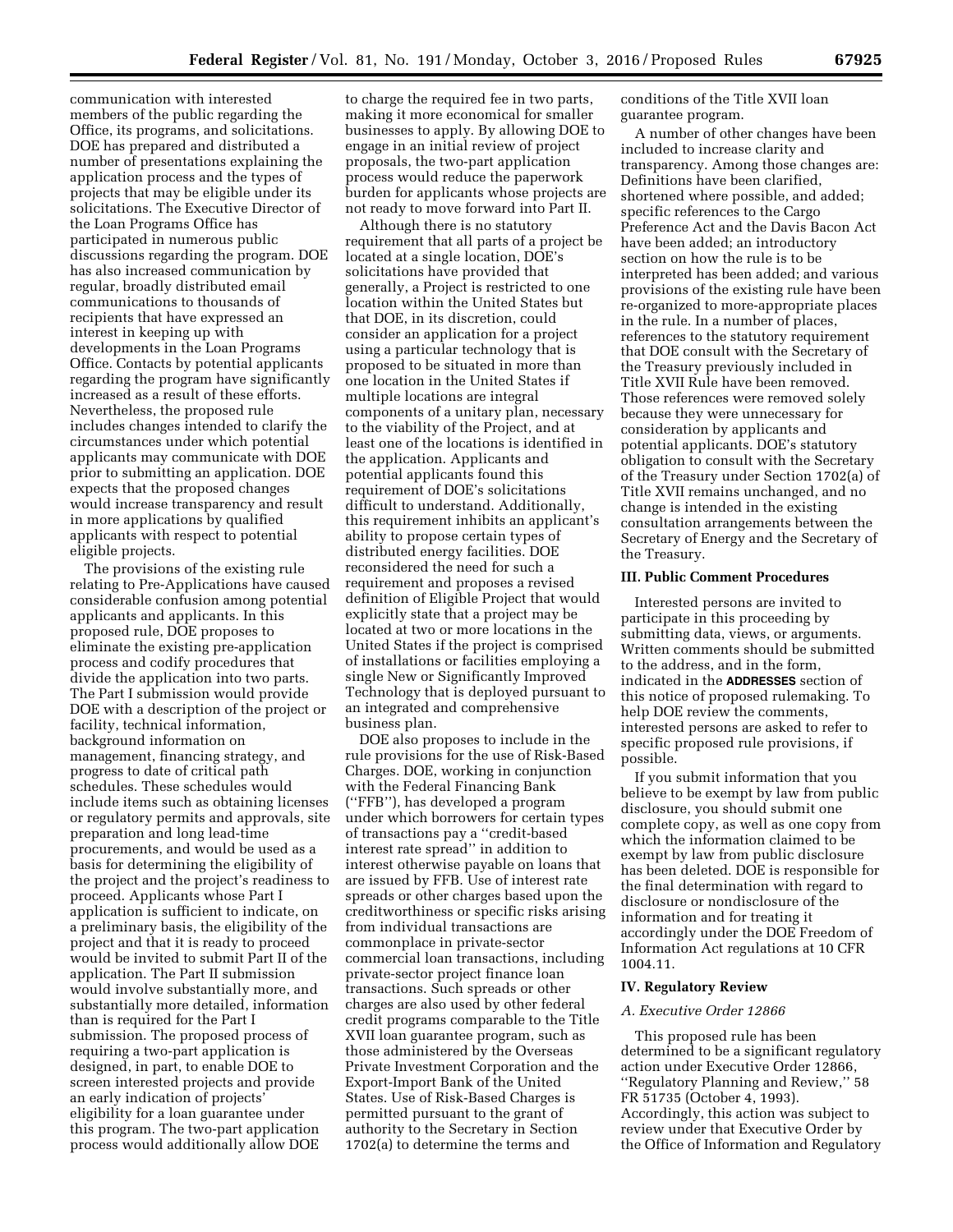Affairs (OIRA) of the Office of Management and Budget (OMB).

# *B. National Environmental Policy Act*

DOE has determined that this proposed rule is covered under the Categorical Exclusion found in the DOE's National Environmental Policy Act regulations at paragraph A.5 of appendix A to subpart D, 10 CFR part 1021, which applies to rulemaking that amends an existing rule or regulation which does not change the environmental effect of the rule or regulation being amended.

## *C. Regulatory Flexibility Act*

The Regulatory Flexibility Act (5 U.S.C. 601 *et seq.*) requires preparation of an initial regulatory flexibility analysis for any rule that by law must be proposed for public comment, unless the agency certifies that the rule, if promulgated, will not have a significant economic impact on a substantial number of small entities. As required by Executive Order 13272, ''Proper Consideration of Small Entities in Agency Rulemaking,'' 67 FR 53461 (August 16, 2002), DOE published procedures and policies on February 19, 2003, to ensure that the potential impacts of its rules on small entities are properly considered during the rulemaking process (68 FR 7990). DOE has made its procedures and policies available on the Office of General Counsel's Web site: *[http://](http://www.energy.gov/gc/downloads/executive-order-13272-consideration-small-entities-agency-rulemaking) [www.energy.gov/gc/downloads/](http://www.energy.gov/gc/downloads/executive-order-13272-consideration-small-entities-agency-rulemaking)  [executive-order-13272-consideration](http://www.energy.gov/gc/downloads/executive-order-13272-consideration-small-entities-agency-rulemaking)[small-entities-agency-rulemaking.](http://www.energy.gov/gc/downloads/executive-order-13272-consideration-small-entities-agency-rulemaking)* 

DOE is not obliged to prepare a regulatory flexibility analysis for this rulemaking because there is not a requirement to publish a general notice of proposed rulemaking for rules related to loans under the Administrative Procedure Act (5 U.S.C. 553(a)(2)).

## *D. Paperwork Reduction Act*

Information collection requirements for the DOE regulations at 10 CFR part 609 were previously approved by OMB pursuant to the Paperwork Reduction Act of 1995 (44 U.S.C. 3501 *et seq.*) and the procedure implementing that Act (5 CFR 1320.1 *et seq.*) under OMB Control Number 1910–5134. This proposed rule contains revised information collection requirements subject to approval by OMB. DOE has submitted the proposed revised collection of information to OMB for approval. Public reporting burden for the revised requirements in this proposed rule is estimated to average 130 hours per response, including the time for reviewing instructions, searching existing data sources, gathering and maintaining the

data needed, and completing and reviewing the collection of information. All responses are expected to be collected electronically.

DOE invites public comment on: (1) Whether the proposed information collection requirements are necessary for the performance of DOE's functions, including whether the information will have practical utility; (2) the accuracy of DOE's estimates of the burden of the proposed information collection requirements; (3) ways to enhance the quality, utility, and clarity of the information to be collected; and (4) ways to minimize the burden of the information collection requirements on respondents. Comments should be addressed to the Department of Energy Desk Officer, Office of Information and Regulatory Affairs, OMB, 725 17th Street NW., Washington, DC 20503. Persons submitting comments to OMB also are requested to send a copy to the contact person at the address given in the **ADDRESSES** section of this notice of proposed rulemaking. Interested persons may obtain a copy of the DOE's Paperwork Reduction Act Submission to OMB from the contact person named in this notice of proposed rulemaking. Notwithstanding any other provision of law, a person is not required to respond to a collection of information unless it displays a currently valid OMB control number.

# *E. Unfunded Mandates Reform Act of 1995*

The Unfunded Mandates Reform Act of 1995 (Act) (Pub. L. 104–4) generally requires Federal agencies to examine closely the impacts of regulatory actions on State, local, and tribal governments.

The term ''Federal mandate'' is defined in the Act to mean a Federal intergovernmental mandate or a Federal private sector mandate. Although the proposed rule would impose certain requirements on non-Federal governmental and private sector applicants for loan guarantees, the Act's definitions of the terms ''Federal intergovernmental mandate'' and ''Federal private sector mandate'' exclude among other things, any provision in legislation, statute, or regulation that is a condition of Federal assistance or a duty arising from participation in a voluntary program. The proposed rule would establish requirements that persons voluntarily seeking loan guarantees for projects that would use certain new and improved energy technologies must satisfy as a condition of a Federal loan guarantee. Thus, the proposed rule falls under the exceptions in the definitions of ''Federal intergovernmental mandate'' and

''Federal private sector mandate'' for requirements that are a condition of Federal assistance or a duty arising from participation in a voluntary program. The Act does not apply to this rulemaking.

## *F. Treasury and General Government Appropriations Act, 1999*

Section 654 of the Treasury and General Government Appropriations Act, 1999 (Pub. L. 105–277) requires Federal agencies to issue a Family Policymaking Assessment for any proposed rule that may affect family well-being. The proposed rule would not have any impact on the autonomy or integrity of the family as an institution. Accordingly, DOE has concluded that it is not necessary to prepare a Family Policymaking Assessment.

## *G. Executive Order 13132*

Executive Order 13132, ''Federalism,'' 64 FR 43255 (August 4, 1999) imposes certain requirements on agencies formulating and implementing policies or regulations that preempt State law or that have federalism implications. Agencies are required to examine the constitutional and statutory authority supporting any action that would limit the policymaking discretion of the States and carefully assess the necessity for such actions. DOE has examined this proposed rule and has determined that it would not preempt State law and would not have a substantial direct effect on the States, on the relationship between the national government and the States, or on the distribution of power and responsibilities among the various levels of government. No further action is required by Executive Order 13132.

## *H. Executive Order 12988*

With respect to the review of existing regulations and the promulgation of new regulations, section 3(a) of Executive Order 12988, ''Civil Justice Reform,'' 61 FR 4729 (February 7, 1996), imposes on Executive agencies the general duty to adhere to the following requirements: (1) Eliminate drafting errors and ambiguity; (2) write regulations to minimize litigation; and (3) provide a clear legal standard for affected conduct rather than a general standard and promote simplification and burden reduction. With regard to the review required by section 3(a), section 3(b) of Executive Order 12988 specifically requires that Executive agencies make every reasonable effort to ensure that the regulation: (1) Clearly specifies the preemptive effect, if any; (2) clearly specifies any effect on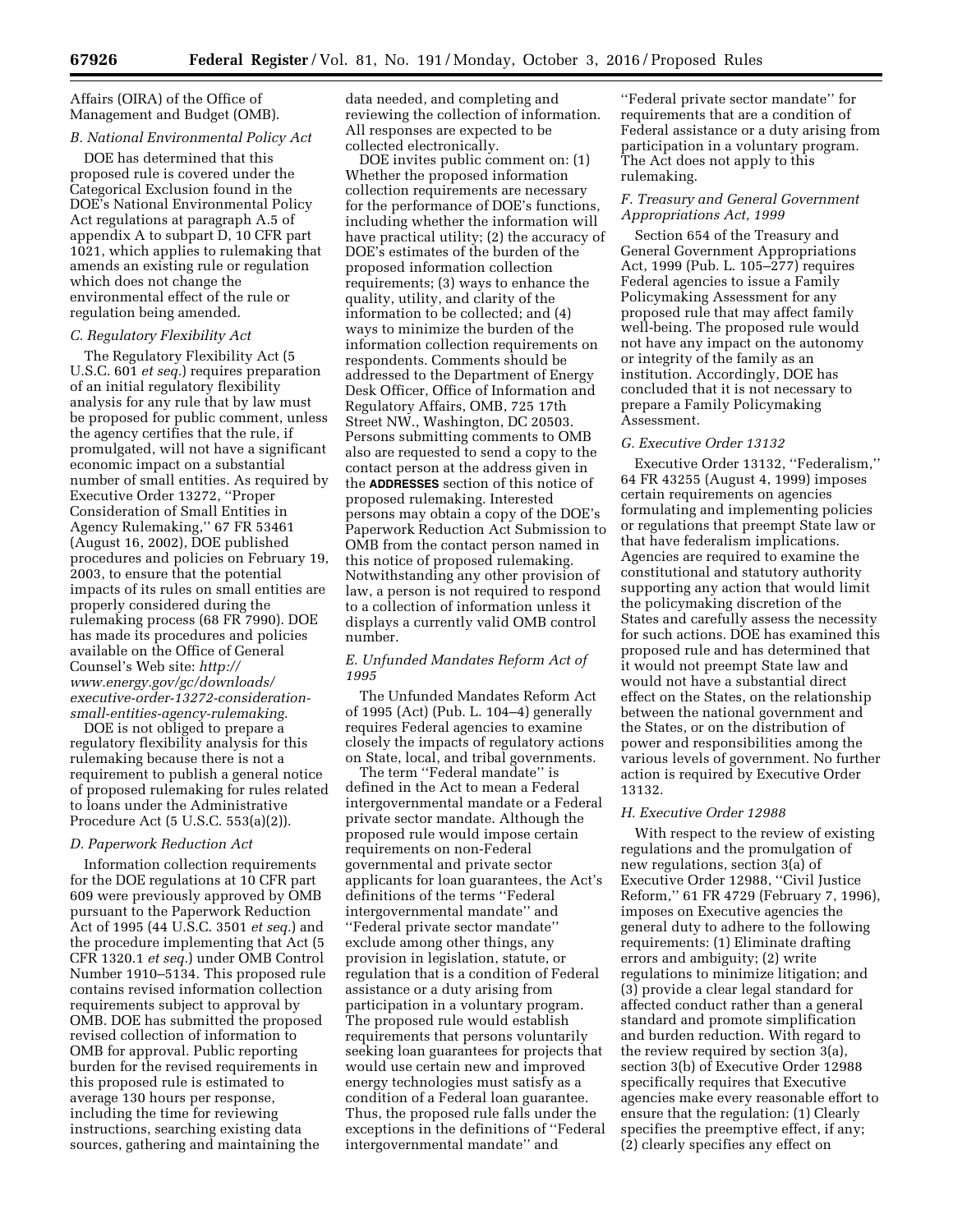existing Federal law or regulation; (3) provides a clear legal standard for affected conduct while promoting simplification and burden reduction; (4) specifies the retroactive effect, if any; (5) adequately defines key terms; and (6) addresses other important issues affecting clarity and general draftsmanship under any guidelines issued by the Attorney General. Section 3(c) of Executive Order 12988 requires Executive agencies to review regulations in light of applicable standards in section 3(a) and section 3(b) to determine whether they are met or it is unreasonable to meet one or more of them. DOE has completed the required review and determined that, to the extent permitted by law, the proposed rule meets the relevant standards of Executive Order 12988.

# *I. Treasury and General Government Appropriations Act, 2001*

The Treasury and General Government Appropriations Act, 2001 (44 U.S.C. 3516 note) provides for agencies to review most disseminations of information to the public under guidelines established by each agency pursuant to general guidelines issued by OMB.

OMB's guidelines were published at 67 FR 8452 (February 22, 2002), and DOE's guidelines were published at 67 FR 62446 (October 7, 2002). DOE has reviewed this proposed rule under the OMB and DOE guidelines and has concluded that it is consistent with applicable policies in those guidelines.

# *J. Executive Order 13211*

Executive Order 13211, ''Actions Concerning Regulations That Significantly Affect Energy Supply, Distribution, or Use,'' 66 FR 28355 (May 22, 2001) requires Federal agencies to prepare and submit to the OMB, a Statement of Energy Effects for any proposed significant energy action. A ''significant energy action'' is defined as any action by an agency that promulgated or is expected to lead to promulgation of a final rule, and that: (1) Is a significant regulatory action under Executive Order 12866, or any successor order; and (2) is likely to have a significant adverse effect on the supply, distribution, or use of energy, or (3) is designated by the Administrator of OIRA as a significant energy action. For any proposed significant energy action, the agency must give a detailed statement of any adverse effects on energy supply, distribution, or use should the proposal be implemented, and of reasonable alternatives to the action and their expected benefits on energy supply, distribution, and use.

This regulatory action would not have a significant adverse effect on the supply, distribution, or use of energy and has not been designated by OIRA as a significant energy action, and is therefore not a significant energy action. Accordingly, DOE has not prepared a Statement of Energy Effects.

## *K. Executive Order 12630*

The Department has determined, under Executive Order 12630, ''Governmental Actions and Interference with Constitutionally Protected Property Rights,'' 53 FR 8859 (March 18, 1988), that this rulemaking would not result in any takings which might require compensation under the Fifth Amendment to the United States Constitution.

## **V. Approval of the Office of the Secretary**

The Secretary of Energy has approved publication of this notice of proposed rulemaking.

## **List of Subjects in 10 CFR Part 609**

Administrative practice and procedure, Energy, Loan programs, and Reporting and recordkeeping requirements.

Issued in Washington, DC, on September 21, 2016.

## **Mark A. McCall,**

*Executive Director, Loan Programs Office.* 

For the reasons stated in the preamble, DOE proposes to revise part 609 of chapter II of title 10 of the Code of Federal Regulations to read as follows:

## **PART 609—LOAN GUARANTEES FOR PROJECTS THAT EMPLOY INNOVATIVE TECHNOLOGIES**

Sec.

- 609.1 Purpose and scope.
- 609.2 Definitions and interpretation.
- 609.3 Solicitations.<br>609.4 Submission of
- Submission of applications.
- 609.5 Programmatic, technical and financial evaluation of applications.
- 609.6 Term sheets and conditional commitments.
- 609.7 Closing on the loan guarantee agreement.
- 609.8 Loan guarantee agreement.
- 609.9 Lender servicing requirements.
- 609.10 Project costs.
- 609.11 Fees and charges.
- 609.12 Full faith and credit and incontestability.
- 609.13 Default, demand, payment, and foreclosure on collateral.
- 609.14 Preservation of collateral.
- 609.15 Audits and access to records.
- 609.16 Deviations.

**Authority:** 42 U.S.C. 7254, 16511–16514.

#### **§ 609.1 Purpose and scope.**

(a) This part sets forth the policies and procedures that DOE uses for receiving, evaluating, and approving applications for loan guarantees to support Eligible Projects under section 1703 of the Energy Policy Act of 2005 (Act).

(b) This part applies to all Applications, Conditional Commitments, and Loan Guarantee Agreements.

(c) Part 1024 of chapter X of title 10 of the Code of Federal Regulations (PROCEDURES FOR FINANCIAL ASSISTANCE APPEALS) shall not apply to actions taken under this part.

#### **§ 609.2 Definitions and interpretation.**

(a) *Definitions.* When used in this part the following words have the following meanings.

*Act* means Title XVII of the Energy Policy Act of 2005 (42 U.S.C. 16511– 16514), as amended.

*Administrative cost of issuing a loan guarantee* means the total of all administrative expenses that DOE incurs during:

(1) The evaluation of an Application for a loan guarantee;

(2) The negotiation and offer of a Term Sheet;

(3) The negotiation of a Loan Guarantee Agreement and related documents, including the issuance of a Guarantee; and

(4) The servicing and monitoring of a Loan Guarantee Agreement, including during the construction, startup, commissioning, shakedown, and operational phases of an Eligible Project.

*Applicant* means a Person, including a prospective Borrower or Project Sponsor, that submits an Application to DOE.

*Application* means a written submission of materials responsive to a Solicitation that satisfies § 609.4 of this part.

*Application fee* means the fee or fees required to be paid by an Applicant in connection with submission of an Application and specified in a Solicitation. The Application Fee does not include the Credit Subsidy Cost.

*Attorney General* means the Attorney General of the United States.

*Borrower* means any Person that enters into a Loan Guarantee Agreement with DOE and issues Guaranteed Obligations.

*Cargo preference act* means the Cargo Preference Act of 1954, 46 U.S.C 55305, as amended.

*Commercial technology* means a technology in general use in the commercial marketplace in the United States at the time the Term Sheet is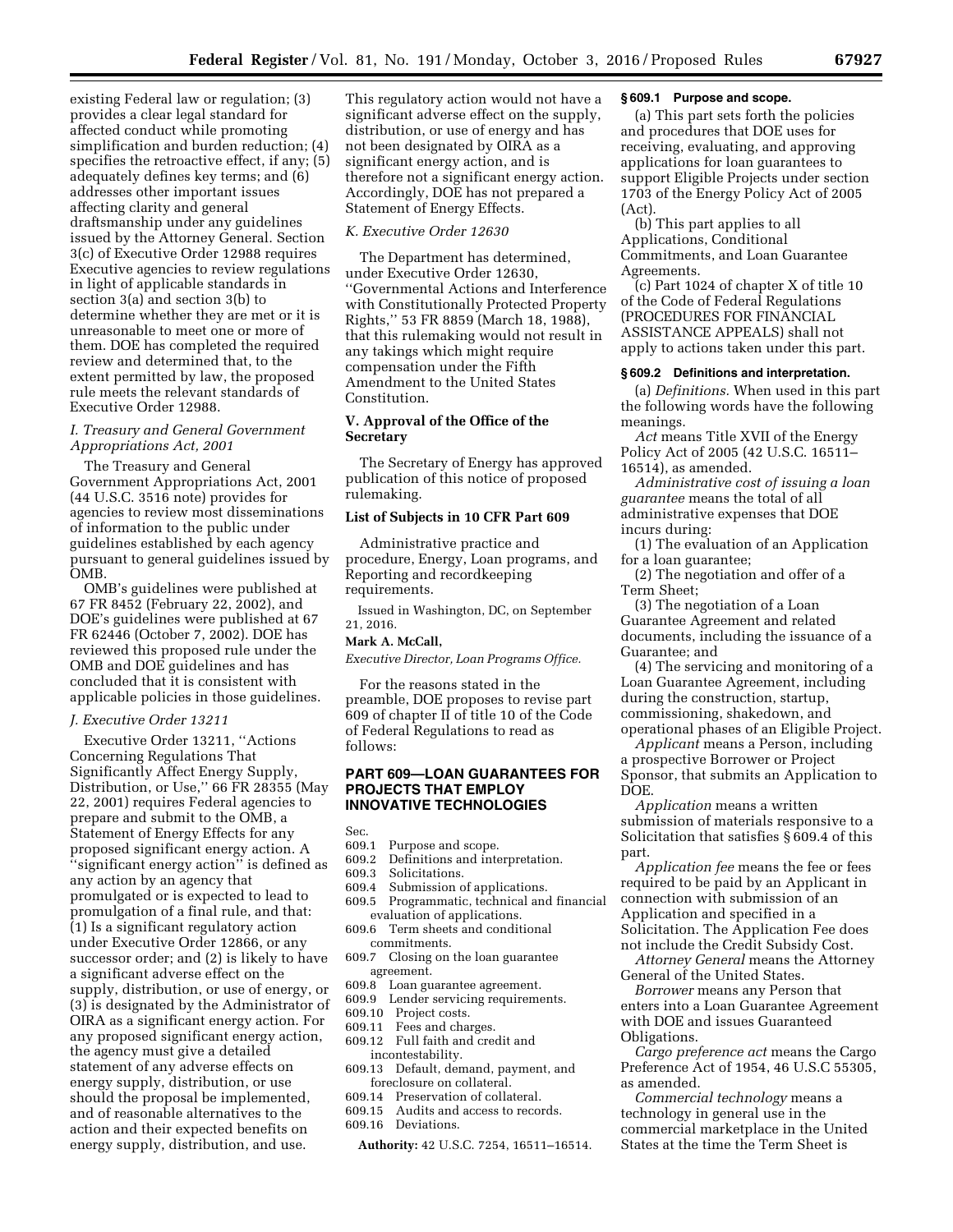offered by DOE. A technology is in general use if it is being used in three or more facilities that are in commercial operation in the United States for the same general purpose as the proposed project, and has been used in each such facility for a period of at least five years. The five-year period for each facility shall start on the in-service date of the facility employing that particular technology or, in the case of a retrofit of a facility to employ a particular technology, the date the facility resumes commercial operation following completion and testing of the retrofit. For purposes of this section, facilities that are in commercial operation include projects that have been the recipients of a loan guarantee from DOE under this part.

*Conditional commitment* means a Term Sheet offered by DOE and accepted by the offeree of the Term Sheet, all in accordance with § 609.6(c) of this part; provided, that the Secretary may terminate a Conditional Commitment for any reason at any time prior to the execution of the Loan Guarantee Agreement; and provided, further, that the Secretary may not delegate this authority to terminate a Conditional Commitment.

*Contracting officer* means the Secretary of Energy or a DOE official authorized by the Secretary to enter into, administer or terminate DOE Loan Guarantee Agreements and related contracts on behalf of DOE.

*Credit subsidy cost* has the same meaning as ''cost of a loan guarantee'' in section 502(5)(C) of the Federal Credit Reform Act of 1990, which is the net present value, at the time the Loan Guarantee Agreement is executed, of the following estimated cash flows, discounted to the point of disbursement:

(1) Payments by the Government to cover defaults and delinquencies, interest subsidies, or other payments; less

(2) Payments to the Government including origination and other fees, penalties, and recoveries; including the effects of changes in loan or debt terms resulting from the exercise by the Borrower, Eligible Lender or other Holder of an option included in the Loan Guarantee Agreement.

*Davis-Bacon act* means the statute referenced in section 1702(k) of the Act. *DOE* means the United States

Department of Energy.

*Eligible lender* means either:

(1) Any Person formed for the purpose of, or engaged in the business of, lending money that, as determined by DOE in each case, is:

(i) Not debarred or suspended from participation in a Federal government contract or participation in a nonprocurement activity (under a set of uniform regulations implemented for numerous agencies, such as DOE, at 2 CFR part 180);

(ii) Not delinquent on any Federal debt or loan;

(iii) Legally authorized and empowered to enter into loan guarantee transactions authorized by the Act and these regulations;

(iv) Able to demonstrate experience in originating and servicing loans for commercial projects similar in size and scope to the Eligible Project, or able to procure such experience through contracts acceptable to DOE; and

(v) Able to demonstrate experience as the lead lender or underwriter by presenting evidence of its participation in large commercial projects or energyrelated projects or other relevant experience, or able to procure such experience through contracts acceptable to DOE; or

(2) The Federal Financing Bank. *Eligible project* means a project that:

(1) Is located in the United States at one location, except that the project may be located at two or more locations in the United States if the project is comprised of installations or facilities employing a single New or Significantly Improved Technology that is deployed pursuant to an integrated and comprehensive business plan. An Eligible Project in more than one location is a single Eligible Project;

(2) Deploys a New or Significantly Improved Technology; and

(3) Satisfies all applicable requirements of section 1703 of the Act, the applicable Solicitation, and this part.

*Equity* means cash contributed to the permanent capital stock (or equivalent) of the Borrower or the Eligible Project by the shareholders or other owners of the Borrower or the Eligible Project. Equity does not include proceeds from the non-guaranteed portion of a Guaranteed Obligation, proceeds from any other non-guaranteed loan or obligation, or the value of any government assistance or support.

*Facility fee* means the fee, to be paid in the amount and in the manner provided in the Term Sheet, to cover the Administrative Cost of Issuing a Loan Guarantee for the period from the Borrower's acceptance of the Term Sheet through issuance of the Guarantee.

*Federal financing bank* means an instrumentality of the United States government created by the Federal Financing Bank Act of 1973, under the general supervision of the Secretary of the Treasury.

*Guarantee* means the undertaking of the United States of America, acting through the Secretary pursuant to Title XVII of the Energy Policy Act of 2005, to pay in accordance with the terms thereof, principal and interest of a Guaranteed Obligation.

*Guaranteed obligation* means any loan or other debt obligation of the Borrower for an Eligible Project for which DOE guarantees all or any part of the payment of principal and interest under a Loan Guarantee Agreement entered into pursuant to the Act.

*Holder* means any Person that holds a promissory made by the Borrower evidencing the Guaranteed Obligation (or his designee or agent).

*Intercreditor agreement* means any agreement or instrument (or amendment or modification thereof) among DOE and one or more other Persons providing financing or other credit arrangements to the Borrower or an Eligible Project) or that otherwise provides for rights of DOE in respect of a Borrower or in respect of an Eligible Project, in each case in form and substance satisfactory to DOE.

*Loan agreement* means a written agreement between a Borrower and an Eligible Lender containing the terms and conditions under which the Eligible Lender will make a loan or loans to the Borrower for an Eligible Project.

*Loan guarantee agreement* means a written agreement that, when entered into by DOE and a Borrower, and, if applicable, an Eligible Lender, establishes the obligation of DOE to guarantee the payment of all or a portion of the principal of, and interest on, specified Guaranteed Obligations, subject to the terms and conditions specified in the Loan Guarantee Agreement.

*New or significantly improved technology* means a technology, or a defined suite of technologies, concerned with the production, consumption, or transportation of energy and that is not a Commercial Technology, and that has either:

(1) Only recently been developed, discovered, or learned; or

(2) Involves or constitutes one or more meaningful and important improvements in productivity or value, in comparison to Commercial Technologies in use in the United States at the time the Term Sheet is issued.

*OMB* means the Office of Management and Budget in the Executive Office of the President.

*Person* means any natural person or any legally constituted entity, including a state or local government, tribe, corporation, company, voluntary association, partnership, limited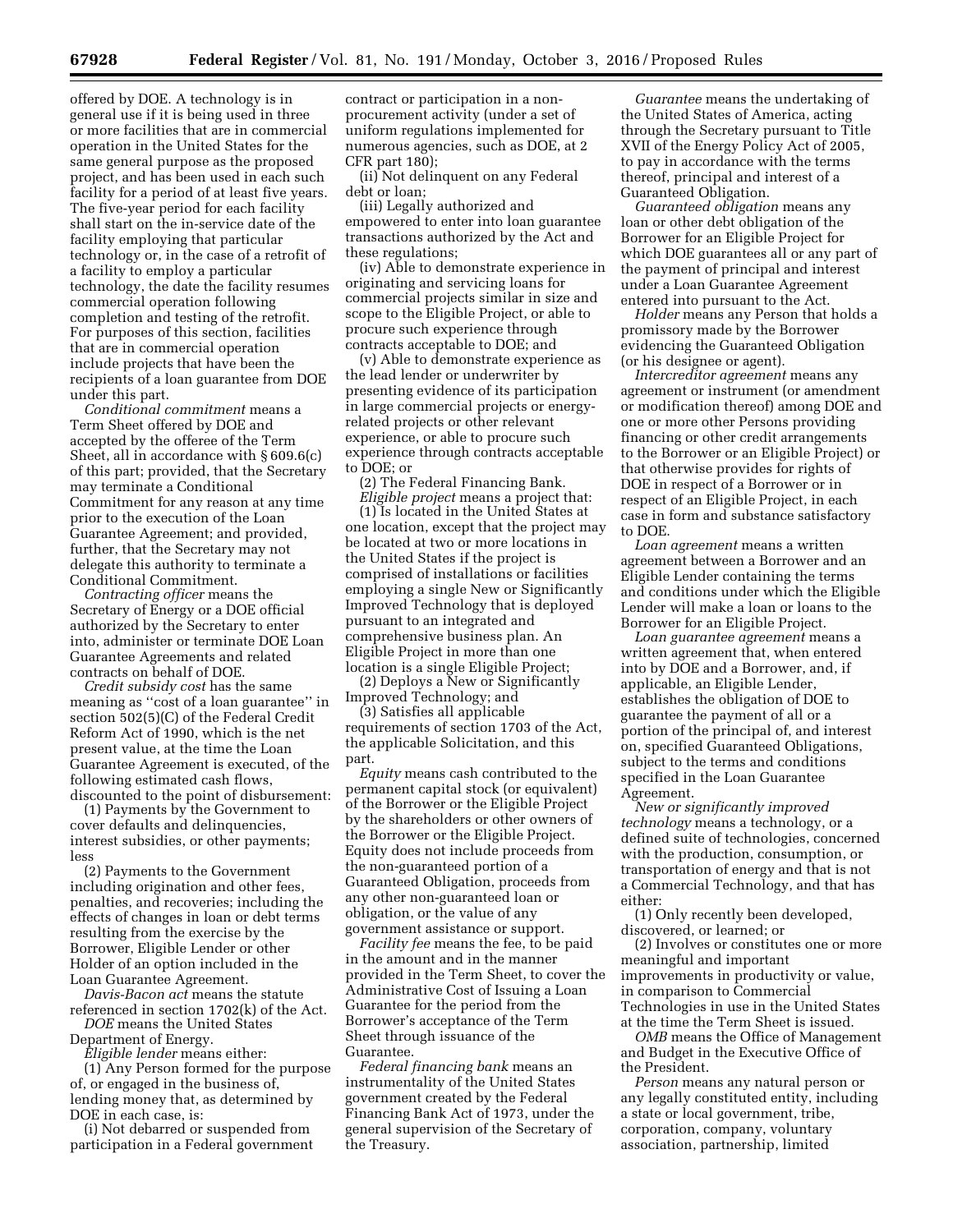liability company, joint venture, and trust.

*Project costs* mean those costs, including escalation and contingencies, that are to be expended or accrued by a Borrower and are necessary, reasonable, customary and directly related to the design, engineering, financing, construction, startup, commissioning and shakedown of an Eligible Project, as specified in § 609.10(a) of this part. Project Costs do not include costs for the items set forth in § 609.10(b) of this part.

*Project sponsor* means any Person that assumes substantial responsibility for the development, financing, and structuring of an Eligible Project and, if not the Applicant, owns or controls, by itself and/or through individuals in common or affiliated business entities, a five percent or greater interest in the proposed Eligible Project, the Borrower or the Applicant.

*Risk-based charge* means a charge that, together with the principal and interest on the guaranteed loan, or at such other times as DOE may determine, is payable on specified dates during the term of a Guaranteed Obligation.

*Secretary* means the Secretary of Energy or a duly authorized designee or successor in interest.

*Solicitation* means an announcement that DOE is accepting Applications that is widely disseminated to the public on the DOE Web site or otherwise, and which satisfies the requirements of § 609.3(b) of this part.

*Term sheet* means a written offer for the issuance of a loan guarantee, executed by the Secretary (or a DOE official authorized by the Secretary to execute such offer), delivered to the offeree, that sets forth the detailed terms and conditions under which DOE and the Applicant will execute a Loan Guarantee Agreement.

*United States* means the several States, the District of Columbia, the Commonwealth of Puerto Rico, the Virgin Islands, Guam, American Samoa and any territory or possession of the United States of America.

(b) *Interpretations.* This part shall be interpreted using the following guidelines.

(1) The word ''discretion'' when used with reference to DOE, including the Secretary, means ''sole discretion.''

(2) Defined terms in the singular shall include the plural and vice versa, and the masculine, feminine or neuter gender shall include all genders.

(3) The word ''or'' is not exclusive.

(4) References to laws by name or popular name are references to the version of such law appearing in the United States Code and include any

amendment, supplement or modification of such law, and all regulations, rulings, and other laws promulgated thereunder.

(5) References to information or documents required or allowed to be submitted to DOE mean information or documents that are marked as provided in 10 CFR 600.15(b). A document or information that is not marked as provided in 10 CFR 600.15(b) will not be considered as having been submitted to or received by DOE.

(6) A reference to a Person includes such Person's successors and permitted assigns.

(7) The words ''include,'' ''includes'' and ''including'' are not limiting and mean include, includes and including ''without limitation'' and ''without limitation by specification.''

(8) The words ''hereof,'' ''herein'' and ''hereunder'' and words of similar import refer this part as a whole and not to any particular provision of this part.

#### **§ 609.3 Solicitations.**

(a) DOE may invite the submission of Applications for loan guarantees for Eligible Projects pursuant to a Solicitation.

(b) Each Solicitation must include, at a minimum, the following information:

(1) The dollar amount of loan guarantee authority potentially being made available by DOE in that Solicitation;

(2) The place and deadline for submission of Applications;

(3) The name and address of the DOE representative whom a potential Applicant may contact to receive further information and a copy of the Solicitation;

(4) The form, format, and page limits applicable to the Application;

(5) The amount of the Application Fee and any other fees that will be required;

(6) The programmatic, technical, financial and other factors that DOE will use to evaluate response submissions, and their relative weightings in that evaluation; and

(7) Such other information as DOE may deem appropriate.

(c) Using procedures as may be announced by DOE a potential Applicant may request a meeting with DOE to discuss its potential Application. At its discretion, DOE may meet with a potential Applicant, either in person or electronically, to discuss its potential Application. DOE may provide a potential Applicant with a preliminary response regarding whether its proposed Application may constitute an Eligible Project. DOE is not permitted to design an Eligible Project for an Applicant, but may respond, in its discretion, in

general terms to specific proposals. DOE's responses to questions from potential Applicants and DOE's statements to potential Applicants are pre-decisional and preliminary in nature. Any such responses and statements are subject in their entirety to any final action by DOE with respect to an Application submitted in accordance with § 609.4 of this part.

### **§ 609.4 Submission of applications.**

(a) In response to a Solicitation, an Applicant must meet all requirements and provide all information specified in this part and the Solicitation in the manner and on or before the date specified therein. DOE may direct that Applications be submitted in more than one part; provided, that the parts of such Application, taken as a whole, satisfy the requirements of § 609.4(c) and this part. In such event, subsequent parts of an Application may be filed only after DOE invites an Applicant to make an additional submission. The initial part of an Application may be used by DOE to determine the likelihood that the project proposed by an Applicant will be an Eligible Project, and to evaluate such project's readiness to proceed. If there have been any material amendments, modifications or additions made to the information previously submitted by an Applicant, the Applicant shall provide a detailed description thereof, including any changes in the proposed project's financing structure or other terms, promptly upon request by DOE. Where DOE has directed that an Application be submitted in parts, DOE may provide for payment of the Application Fee in parts.

(b) An Applicant may submit only one Application for one proposed project using a particular technology. An Applicant may not submit an Application or Applications for multiple Eligible Projects using the same technology. An Applicant may submit Applications for multiple proposed projects using different technologies. For purposes of this paragraph, the term Applicant shall include the Project Sponsor and any subsidiaries or affiliates of the Project Sponsor.

(c) An Application must include, at a minimum, the following information and materials:

(1) A completed Application form signed by an individual with full authority to bind the Applicant, including the commitments and representations made in each part of the Application;

(2) The applicable Application Fee; (3) A description of how and to what measurable extent the proposed project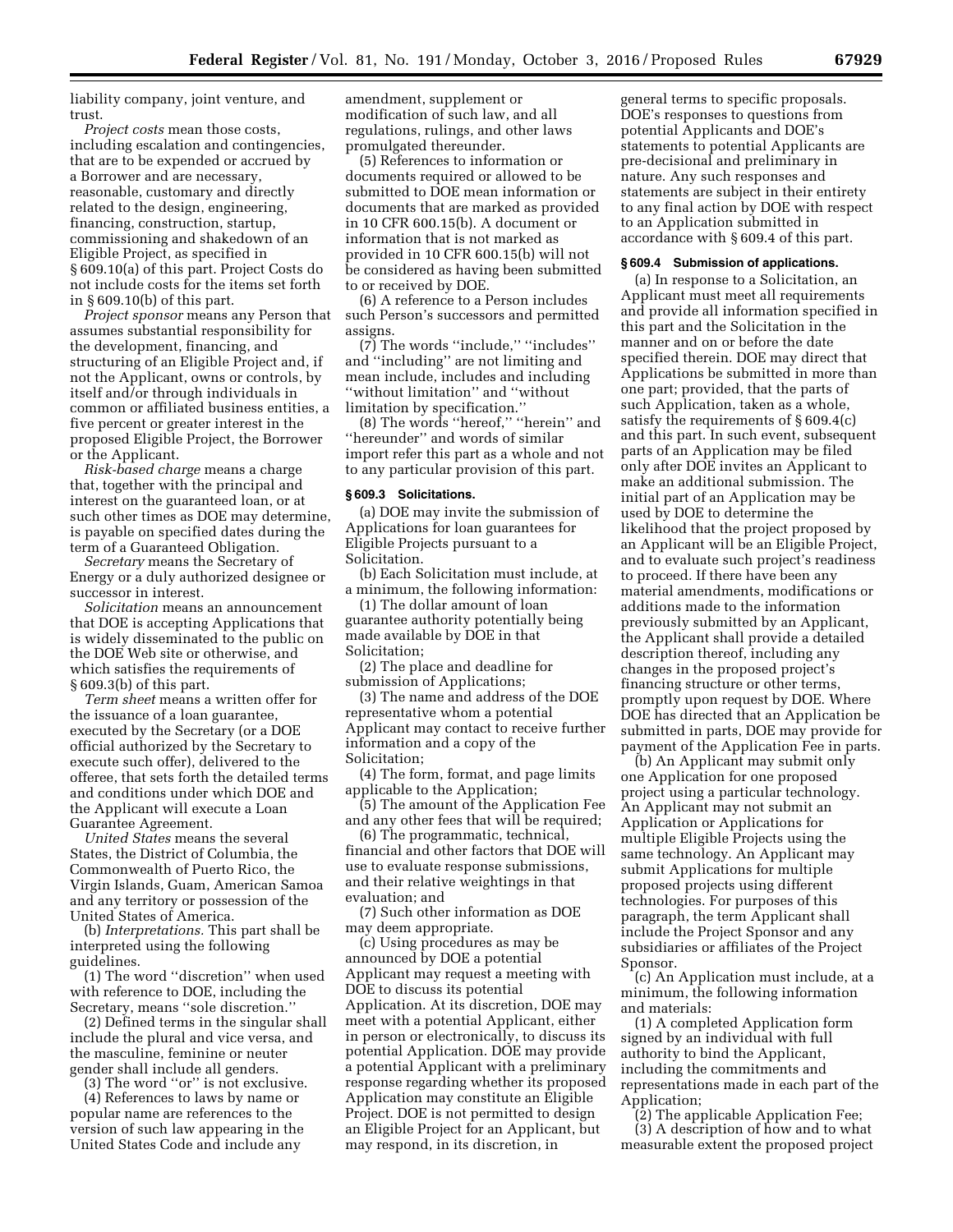avoids, reduces, or sequesters air pollutants and/or anthropogenic emissions of greenhouse gases, including how to measure and verify those effects;

(4) A description of the nature and scope of the proposed project, including:

(i) Key project milestones;

(ii) Location or locations of the proposed project;

(iii) Identification and commercial feasibility of the New or Significantly Improved Technology to be deployed;

(iv) How the Applicant intends to deploy such New or Significantly Improved Technology in the proposed project; and

(v) How the Applicant intends to assure, to the extent possible, the further commercial availability of the New or Significantly Improved Technology in the United States.

(5) An explanation of how the proposed project qualifies as a project within the category or categories of projects referred to in the Solicitation;

(6) A detailed estimate of the total Project Costs together with a description of the methodology and assumptions used;

(7) A detailed description of the engineering and design contractor(s), construction contractor(s), and equipment supplier(s);

(8) The construction schedules for the proposed project, including major activity and cost milestones;

(9) A description of the material terms and conditions of the development and construction contracts to include the performance guarantees, performance bonds, liquidated damages provisions, and equipment warranties;

(10) A detailed description of the operations and maintenance provider(s), the plant operating plan, estimated staffing requirements, parts inventory, major maintenance schedule, estimated annual downtime, and performance guarantees and related liquidated damage provisions, if any;

(11) A description of the management plan of operations to be employed in carrying out the proposed project, and information concerning the management experience of each officer or key person associated with the proposed project;

(12) A detailed description of the proposed project decommissioning, deconstruction, and disposal plan, and the anticipated costs associated therewith;

(13) An analysis of the market for any product (including but not limited to electricity and chemicals) to be produced by, or services to be provided by, the proposed project, including

relevant economics justifying the analysis, and copies of

(i) Any contracts for the sale of such products or the provision of such services, or

(ii) Any other assurance of the revenues to be generated from sale of such products or provision of such services;

(14) A detailed description of the overall financial plan for the proposed project, including all sources and uses of funding, equity and debt, and the liability of parties associated with the proposed project over the term of the Loan Guarantee Agreement;

(15) A copy of all material agreements, whether entered into or proposed, relevant to the investment, design, engineering, financing, construction, startup commissioning, shakedown, operations and maintenance of the proposed project;

(16) A copy of the financial closing checklist for the equity and debt to the extent available;

(17) The Applicant's business plan on which the proposed project is based and Applicant's financial model with respect to the proposed project for the proposed term of the Guaranteed Obligations, including, as applicable, *pro forma* income statements, balance sheets, and cash flows. All such information and data must include assumptions made in their preparation and the range of revenue, operating cost, and credit assumptions considered;

(18) Financial statements for the three immediately preceding fiscal years of the Applicant (or such shorter period as the Applicant has been in existence) that have been audited by an independent certified public accounting firm, including all associated certifications, notes and letters to management, as well as interim financial statements and notes for the current fiscal year for the Applicant and all other Persons the credit of which is material to the success of the transactions described in the Application;

(19) A copy of all legal opinions, and other material reports, analyses, and reviews related to the proposed project that have been delivered prior to submission of any part of the Application;

(20) An independent engineering report prepared by an engineer with experience in the industry and familiarity with similar projects. The report should address the proposed project's siting and permitting arrangements, engineering and design, contractual requirements, environmental compliance, testing,

commissioning and operations, and maintenance;

(21) A credit history of the Applicant and each Project Sponsor;

(22) A preliminary credit assessment for the proposed project without a loan guarantee from a nationally recognized rating agency for projects where the estimated total Project Costs exceed \$25 million. For proposed projects where the total estimated Project Costs are \$25 million or less and where conditions justify, in the sole discretion of the Secretary, DOE may require such an assessment;

(23) A list showing the status of and estimated completion date of Applicant's required applications for federal, state, and local permits, authorizations or approvals to site, construct, and operate the proposed project;

(24) A report containing an analysis of the potential environmental impacts of the proposed project that will enable DOE to—

(i) Assess whether the proposed project will comply with all applicable environmental requirements; and

(ii) Undertake and complete any necessary reviews under the National Environmental Policy Act of 1969;

(25) A listing and description of the assets of or to be utilized for the benefit of the proposed project, and of any other asset that will serve as collateral pledged in respect of the Guaranteed Obligations, including appropriate data as to the value of such assets and the useful life of any physical assets. With respect to real property assets listed, an appraisal that is consistent with the ''Uniform Standards of Professional Appraisal Practice,'' promulgated by the Appraisal Standards Board of the Appraisal Foundation, and performed by licensed or certified appraisers, is required;

(26) An analysis demonstrating that, at the time of the Application, there is a reasonable prospect that Borrower will be able to repay the Guaranteed Obligations (including interest) according to their terms, and a complete description of the operational and financial assumptions and methodologies on which this demonstration is based; and

(27) If proposed project assets or facilities are or will be jointly owned by the Applicant and one or more other Persons or entities, each of which owns an undivided ownership interest in such proposed project assets or facilities, a description of the Applicant's rights and obligations in respect of its undivided ownership interest in such proposed project assets or facilities.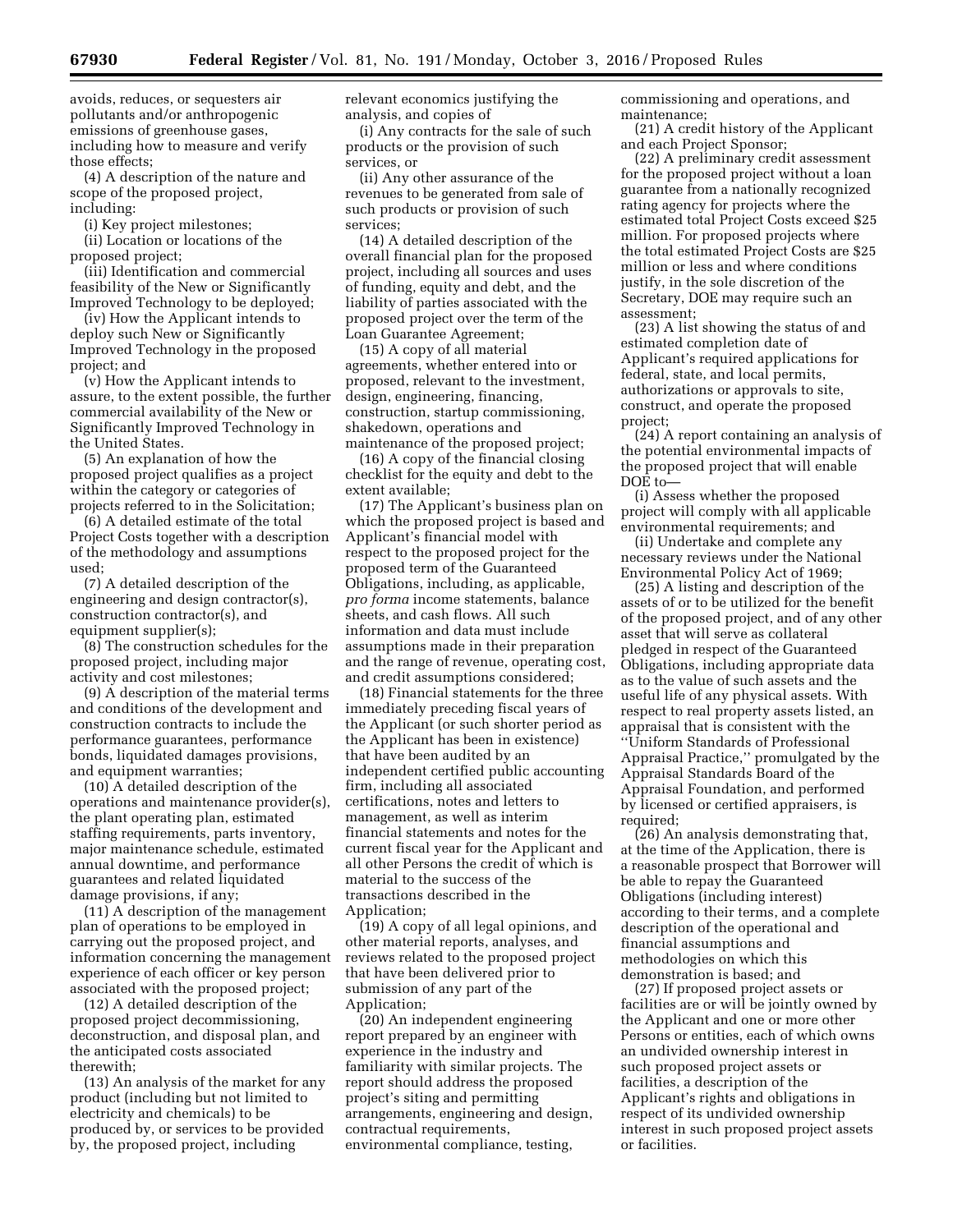(d) During the Application evaluation process pursuant to § 609.5 of this part, DOE may request additional information, potentially including a preliminary credit rating or credit assessment, with respect to the proposed project.

(e) DOE will not consider any part of any Application or the Application as a whole complete unless the Application Fee (or the required portion of the Application Fee related to a particular part of the Application) has been paid. An Application Fee paid in connection with one Application is not transferable to another Application. Except in the discretion of DOE, no portion of the Application Fee is refundable;

(f) DOE has no obligation to evaluate an Application that is not complete, and may proceed with such evaluation, or a partial evaluation, only in its discretion.

(g) Unless an Applicant requests an extension and such an extension is granted by DOE in its discretion, an Application may be rejected if it is not complete within four years from the date of submission (or date of submission of the first part thereof, in the case of Applications made in more than one part).

(h) Upon making a determination to engage independent consultants or outside counsel with respect to an Application, DOE will proceed to evaluate and process such Application only following execution by an Applicant or Project Sponsor, as appropriate, of an agreement satisfactory to DOE to pay the fees and expenses charged by the independent consultants and outside legal counsel.

#### **§ 609.5 Programmatic, technical and financial evaluation of applications.**

(a) In reviewing completed Applications, and in prioritizing and selecting those as to which a Term Sheet should be offered, DOE will apply the criteria set forth in the Act, any applicable Solicitation, and this part. Applications will be considered in a competitive process, *i.e.* each Application will be evaluated against other Applications responsive to the Solicitation. .DOE may compare an Application to Applications related to other projects that DOE reasonably believes may become the subject of an Application. Applications will be denied if:

(1) The proposed project is not an Eligible Project;

(2) The applicable technology is not ready to be deployed commercially in the United States, cannot yield a commercially viable product or service in the use proposed in the Application, does not have the potential to be

deployed in other commercial projects in the United States, or is not or will not be available for further commercial use in the United States;

(3) The Person proposed to issue the loan or purchase other debt obligations constituting the Guaranteed Obligations is not an Eligible Lender;

(4) The proposed project is for demonstration, research, or development;

(5) Significant Equity for the proposed project will not be provided by the date of issuance of the Guaranteed Obligations, or such later time as DOE in its discretion may determine; or

(6) The proposed project does not present a reasonable prospect of repayment of the Guaranteed Obligations.

(b) If an Application has not been denied pursuant to § 609.5(a), DOE will evaluate the proposed Project based on the criteria set forth in the Act, any applicable Solicitation and the following:

(1) To what measurable extent the proposed project avoids, reduces, or sequesters air pollutants or anthropogenic emissions of greenhouses gases, or contributes to the avoidance, reduction or sequestration of air pollutants or anthropogenic emissions of greenhouse gases;

(2) To what extent the technology to be deployed in the proposed project—

(i) Is ready to be deployed commercially in the United States, can be replicated, yields a commercially viable product or service in the use proposed in the proposed project, has potential to be deployed in other commercial projects in the United States, and is or will be available for further commercial use in the United States; and

(ii) Constitutes an important improvement in technology, as compared to available Commercial Technologies, used to avoid, reduce or sequester air pollutants or anthropogenic emissions of greenhouse gases;

(3) To what extent the Applicant has a plan to advance or assist in the advancement of that technology into the commercial marketplace in the United States;

(4) The extent to which the level of proposed support in the Application is consistent with a reasonable prospect of repayment of the Guaranteed Obligations by considering, among other factors:

(i) The extent to which the requested amount of the loan guarantee, the requested amount of Guaranteed Obligations and, if applicable, the expected amount of any other financing

or credit arrangements, are reasonable relative to the nature and scope of the proposed project;

(ii) The total amount and nature of the Project Costs and the extent to which Project Costs are to be funded by Guaranteed Obligations; and

(iii) The feasibility of the proposed project and likelihood that it will produce sufficient revenues to service its debt obligations over the life of the loan guarantee and assure timely repayment of Guaranteed Obligations;

(5) The likelihood that the proposed project will be ready for full commercial operations in the time frame stated in the Application;

(6) The amount of Equity committed and to be committed to the proposed project by the Borrower, the Project Sponsor, and other Persons;

(7) Whether there is sufficient evidence that the Borrower will diligently implement the proposed project, including initiating and completing the proposed project in a timely manner;

(8) Whether and to what extent the Applicant will rely upon other Federal and non-Federal Government assistance such as grants, tax credits, or other loan guarantees to support the financing, construction, and operation of the proposed project and how such assistance will impact the proposed project;

(9) The levels of safeguards provided to the Federal Government in the event of default through collateral, warranties, and other assurance of repayment described in the Application, including the nature of any anticipated intercreditor arrangements;

(10) The Applicant's, or the relevant contractor's, capacity and expertise to operate the proposed project successfully, based on factors such as financial soundness, management organization, and the nature and extent of corporate and individual experience;

(11) The ability of the proposed Borrower to ensure that the proposed project will comply with all applicable laws and regulations, including all applicable environmental statutes and regulations;

(12) The levels of market, regulatory, legal, financial, technological, and other risks associated with the proposed project and their appropriateness for a loan guarantee provided by DOE;

(13) Whether the Application contains sufficient information, including a detailed description of the nature and scope of the proposed project and the nature, scope, and risk coverage of the loan guarantee sought to enable DOE to perform a thorough assessment of the proposed project; and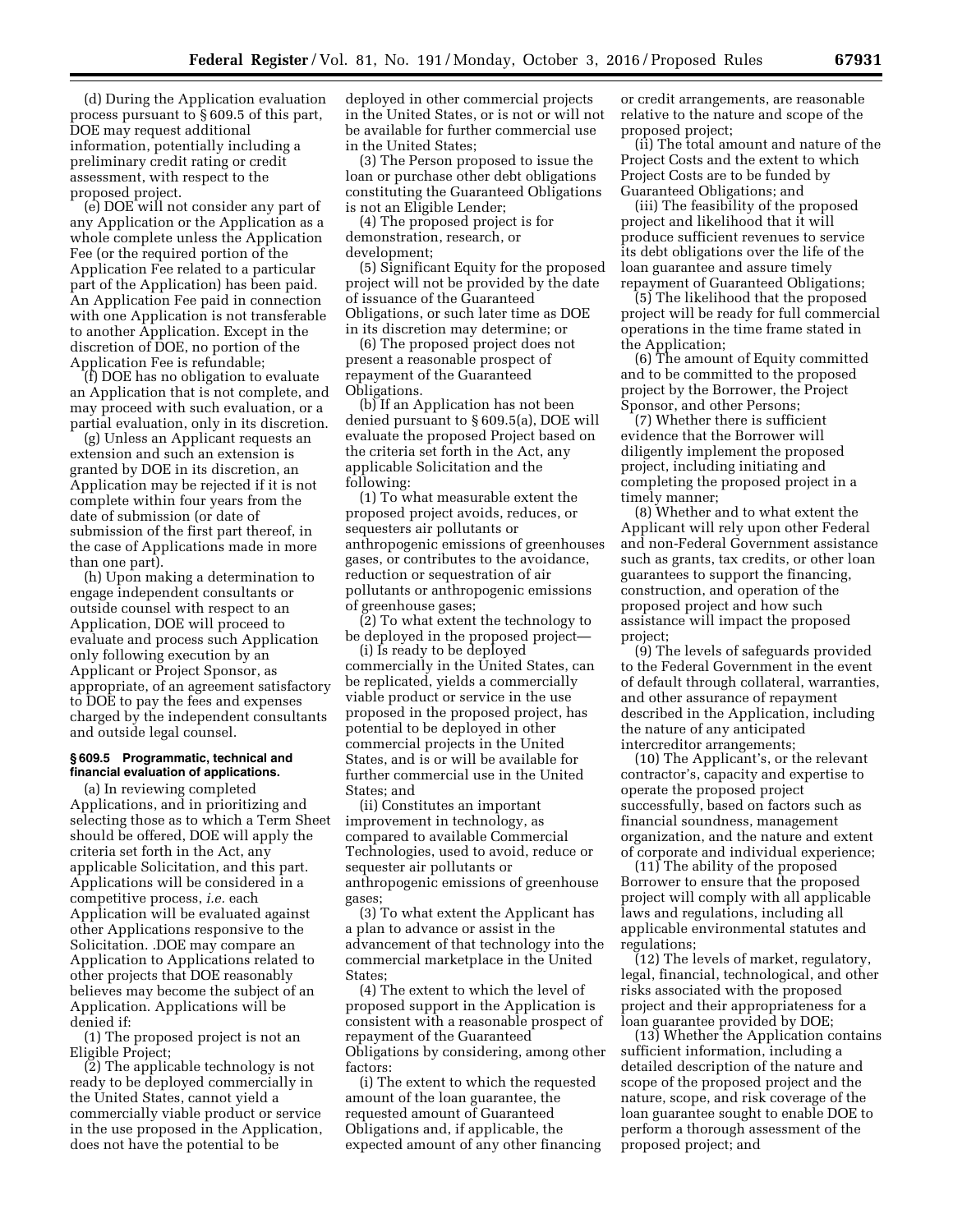(14) Such other criteria that DOE deems relevant in evaluating the merits of an Application.

(c) After DOE completes its review and evaluation of a proposed project pursuant to § 609.5(b) and this part, DOE will notify the Applicant in writing of its determination whether to proceed with due diligence and negotiation of a Term Sheet in accordance with § 609.6 of this part. DOE will proceed only if it determines that the proposed project is highly qualified and suitable for a Guarantee. Upon written confirmation from the Applicant that it desires to proceed, DOE and the Applicant will commence negotiations.

(d) A determination by DOE not to proceed with a proposed project following evaluation pursuant to § 609.5(b) shall be final and nonappealable, but shall not prejudice the Applicant or other affected Persons from applying for a Guarantee in respect of a different proposed project pursuant to another, separate Application.

### **§ 609.6 Term sheets and conditional commitments.**

(a) DOE, after negotiation of a Term Sheet with an Applicant, may offer such Term Sheet to an Applicant or such other Person that is an affiliate of the Applicant and that is acceptable to DOE. DOE's offer of a Term Sheet shall be in writing and signed by the Contracting Officer. DOE's negotiation of a Term Sheet imposes no obligation on the Secretary to offer a Term Sheet to the Applicant.

(b) DOE shall terminate its negotiations of a Term Sheet if it has not offered a Term Sheet in respect of an Eligible Project within four years after the date of the written notification set forth in § 609.5(c) of this part, unless extended in writing in the discretion of the Contracting Officer.

(c) If and when the offeree specified in a Term Sheet satisfies all terms and conditions for acceptance of the Term Sheet, including written acceptance thereof and payment of all fees specified in § 609.11(f) and therein to be paid at or prior to acceptance of the Term Sheet, the Term Sheet shall become a Conditional Commitment. Each Conditional Commitment shall include an expiration date no more than two years from the date it is issued, unless extended in writing in the discretion of the Contracting Officer. When and if all of the terms and conditions specified in the Conditional Commitment have been met, DOE and the Applicant may enter into a Loan Guarantee Agreement.

(d) If, subsequent to execution of a Conditional Commitment, the financing arrangements of the Borrower, or in

respect of an Eligible Project, change from those described in the Conditional Commitment, the Applicant shall promptly provide updated financing information in writing to DOE. All such updated information shall be deemed to be information submitted in connection with an Application and shall be subject to § 609.4(b). Based on such updated information, DOE may take one or more of the following actions:

(1) Determine that such changes are not material to the Borrower, the Eligible Project or DOE;

(2) Amend the Conditional Commitment accordingly;

(3) Postpone the expected closing date of the associated Loan Guarantee Agreement; or

(4) Terminate the Conditional Commitment.

## **§ 609.7 Closing on the loan guarantee agreement.**

(a) Subsequent to entering into a Conditional Commitment with an Applicant, DOE, after consultation with the Applicant, will set a closing date for execution of a Loan Guarantee Agreement.

(b) Prior to or on the closing date of a Loan Guarantee Agreement, DOE will ensure that:

(1) One of the following has occurred: (i) An appropriation for the Credit Subsidy Cost has been made;

(ii) The Secretary has received from the Borrower payment in full for the Credit Subsidy Cost and deposited the payment into the Treasury; or

(iii) A combination of one or more appropriations under paragraph (b)(1)(i) of this section and one or more payments from the Borrower under paragraph (b)(1)(ii) of this section has been made that is equal to the Credit Subsidy Cost;

(2) Pursuant to section 1702(h) of the Act, DOE has received from the Applicant the remainder of the Facility Fee referred to in § 609.11(b) of this part;

(3) OMB has reviewed and approved DOE's calculation of the Credit Subsidy Cost of the Guarantee;

(4) The Department of the Treasury has been consulted as to the terms and conditions of the Loan Guarantee Agreement;

(5) The Loan Guarantee Agreement and related documents contain all terms and conditions DOE deems reasonable and necessary to protect the interest of the United States;

(6) Each holder of the Guaranteed Obligations is an Eligible Lender, and the servicer of the Guaranteed Obligations meets the servicing performance requirements of § 609.9(b) of this part;

(7) DOE has determined the principal amount of the Guaranteed Obligations expected to be issued in respect of the Eligible Project, as estimated at the time of issuance, will not exceed 80 percent of the Project Costs of the Eligible Project:

(8) All conditions precedent specified in the Conditional Commitment are either satisfied or waived by the Contracting Officer and all other applicable contractual, statutory, and regulatory requirements have been satisfied or waived by the Contracting Officer. If the counterparty to the Conditional Commitment has not satisfied all such terms and conditions on or prior to the closing date of the Loan Guarantee Agreement, the Secretary may, in his discretion, set a new closing date, or terminate the Conditional Commitment; and

(9) Where the total Project Costs for an Eligible Project are projected to exceed \$25 million, the Applicant must provide a credit rating from a nationally recognized rating agency reflecting the revised Conditional Commitment for the project without a Federal guarantee. Where total Project Costs are projected to be \$25 million or less, the Secretary may, on a case-by-case basis, require a credit rating. If a credit rating is required, an updated rating must be provided to the Secretary not later than 30 days prior to closing.

#### **§ 609.8 Loan guarantee agreement.**

(a) Only a Loan Guarantee Agreement executed by the Contracting Officer can obligate DOE to issue a Guarantee in respect of Guaranteed Obligations.

(b) DOE is not bound by oral representations.

(c) Each Loan Guarantee Agreement shall contain the following requirements and conditions, and shall not be executed until the Contracting Officer determines that the following requirements and conditions are satisfied:

(1) The Federal Financing Bank shall be the only Eligible Lender in transactions where DOE guarantees 100 percent (but not less than 100 percent) of the principal and interest of the Guaranteed Obligations issued under a Loan Guarantee Agreement.

(i) Where DOE guarantees more than 90 percent of the Guaranteed Obligation, the guaranteed portion cannot be separated from or ''stripped'' from the non-guaranteed portion of the Guaranteed Obligation if the loan is participated, syndicated or otherwise resold in the secondary market; and

(ii) Where DOE guarantees 90 percent or less of the Guaranteed Obligation, the guaranteed portion may be separated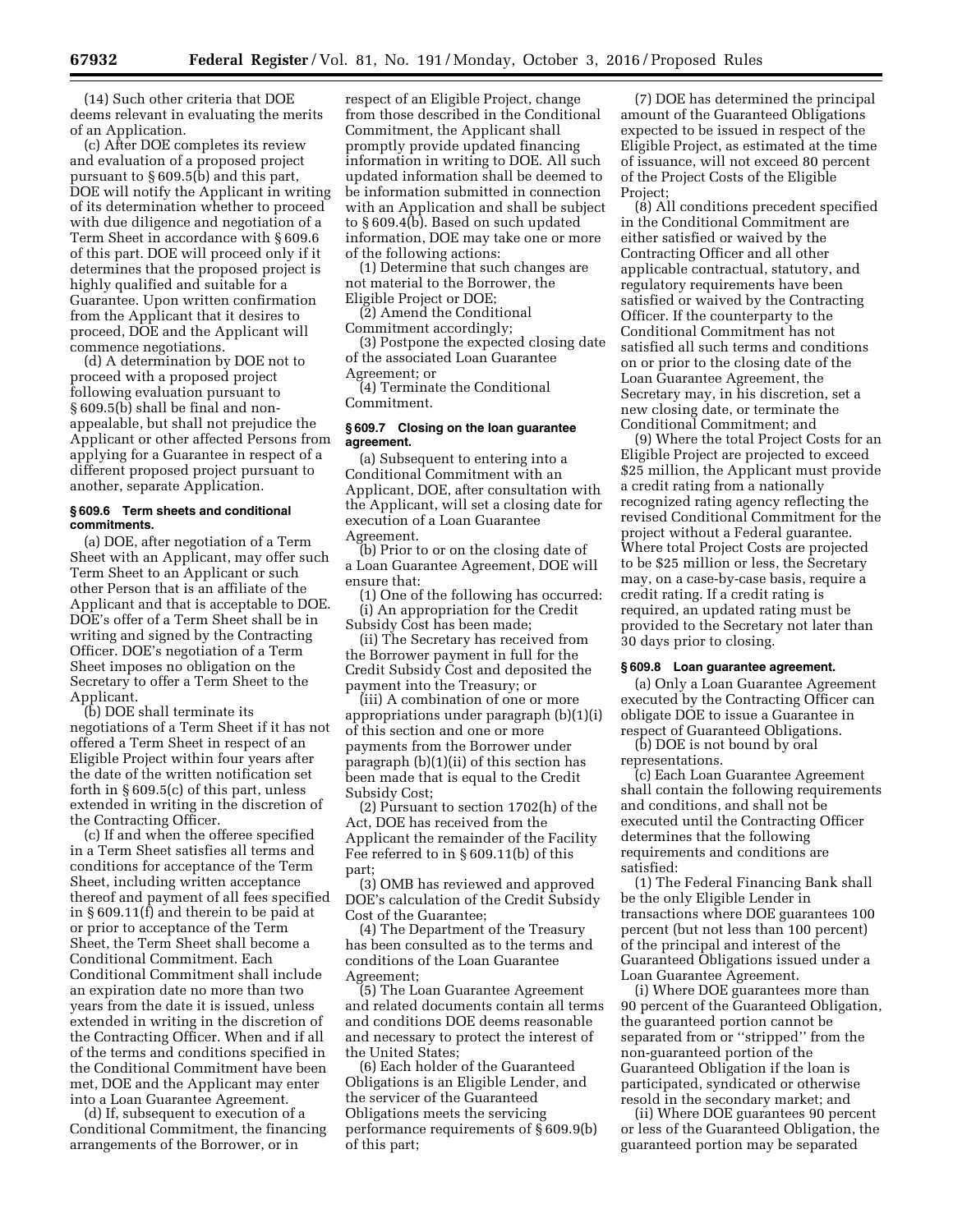from or ''stripped'' from the nonguaranteed portion of the Guaranteed Obligation, if the loan is participated, syndicated or otherwise resold in the secondary debt market;

(2) The Borrower shall be obligated to make full repayment of the principal and interest on the Guaranteed Obligations and other debt of a Borrower over a period of up to the lesser of 30 years or 90 percent of the projected useful life of the Eligible Project's major physical assets, as calculated in accordance with U.S. generally accepted accounting principles and practices. The nonguaranteed portion (if any) of any Guaranteed Obligations must be repaid *pro rata,* and on the same amortization schedule, with the guaranteed portion.

(3) If any financing or credit arrangement of the Borrower or relating to the Eligible Project, other than the Guaranteed Obligations, has an amortization period shorter than that of the Guaranteed Obligations, DOE shall have determined that the resulting financing structure allocates to DOE a reasonably proportionate share of the default risk, in light of:

(i) DOE's share of the total debt financing of the Borrower,

(ii) Risk allocation among the credit providers to the Borrower, and

(iii) Internal and external credit enhancements.

(4) Consistent with the requirements of section 149(b) of the Internal Revenue Code, the Guaranteed Obligations shall not finance, directly, indirectly, or through effective subordination within the meaning of section II.A of OMB Circular No. A–129 (January 2013), taxexempt debt obligations. Guaranteed Obligations and any tax-exempt debt obligations payable directly or indirectly from the revenues of the Borrower or other resources of the Borrower must be repaid using separate, dedicated revenue streams or other separate sources of repayment, and must be separately collateralized. The terms of the Guaranteed Obligations, such as, for example, grace periods, repayment schedules, and availability of deferrals, must not create effective subordination. The Guaranteed Obligations shall not be used as collateral to secure tax-exempt debt obligations or guarantee loans funded by tax-exempt debt obligations;

(5) The principal amount of the Guaranteed Obligations, when combined with funds from other sources committed and available to the Borrower, shall be sufficient to pay for expected Project Costs (including adequate contingency amounts), the applicable items specified in § 609.10(b)

of this part, and otherwise to carry out the Eligible Project;

(6) There shall be a reasonable prospect of repayment by the Borrower of the principal of and interest on the Guaranteed Obligations and all of its other debt obligations;

(7) The Borrower shall pledge collateral or surety determined by DOE to be necessary to secure the repayment of the Guaranteed Obligations. Such collateral or security may include Eligible Project assets and assets not related to the Eligible Project;

(8) The Loan Guarantee Agreement and related documents shall include detailed terms and conditions that DOE deems necessary and appropriate to protect the interests of the United States in the case of default, including ensuring availability of all relevant intellectual property rights, technical data including software, and technology necessary for DOE or any Person or entity selected by DOE, to complete, operate, convey, and dispose of the defaulted Borrower or the Eligible Project;

(9) The Guaranteed Obligations shall not be subordinate to other financing. Guaranteed Obligations are not subordinate to other financing if the lien on property securing the Guaranteed Obligations, together with liens that are *pari passu* with such lien, if any, take priority or precedence over other charges or encumbrances upon the same property and must be satisfied before such other charges are entitled to participate in proceeds of the property's sale. In DOE's discretion, Guaranteed Obligations may share a lien position with other financing;

(10) There is satisfactory evidence that the Borrower will diligently pursue the Eligible Project and is willing, competent, and capable of performing its obligations under the Loan Guarantee Agreement and the loan documentation relating to its other debt obligations;

(11) The Borrower shall have paid all fees and expenses due to DOE or the U.S. Government, including such amount of the Credit Subsidy Cost as may be due and payable from the Borrower pursuant to the Conditional Commitment, upon execution of the Loan Guarantee Agreement;

(12) The Borrower, any Eligible Lender, and each other relevant party shall take, and be obligated to continue to take, those actions necessary to perfect and maintain liens on collateral pledged in respect of the Guaranteed Obligations;

(13) DOE or its representatives shall have access to the offices of the Borrower and the Eligible Project site at all reasonable times in order to—

(i) Monitor the performance by the Borrower of its obligations under the Loan Guarantee Agreement, and

(ii) Performance of the Eligible Project;

(14) DOE and Borrower have reached an agreement regarding the information that will be made available to DOE and the information that will be made publicly available;

(15) The Borrower shall have filed applications for or obtained any required regulatory approvals for the Eligible Project and is in compliance, or promptly will be in compliance, where appropriate, with all Federal, state, and local regulatory requirements;

(16) The Borrower shall have no delinquent Federal debt;

(17) The Project Sponsors have made or will make a significant Equity investment in the Borrower or the Eligible Project, and will maintain control of the Borrower or the Eligible Project as agreed in the LGA; and

(18) The Loan Guarantee Agreement and related agreements shall include such other terms and conditions as DOE deems necessary or appropriate to protect the interests of the United States.

(d) The Loan Guarantee Agreement shall provide that, in the event of a default by the Borrower:

(1) Interest on the Guaranteed Obligations shall accrue at the rate stated in the Loan Guarantee Agreement or the Loan Agreement, until DOE makes full payment of the defaulted Guaranteed Obligations and, except when such Guaranteed Obligations are funded through the Federal Financing Bank, DOE shall not be required to pay any premium, default penalties, or prepayment penalties; and

(2) The holder of collateral pledged in respect of the Guaranteed Obligations shall be obligated to take such actions as DOE may reasonably require to provide for the care, preservation, protection, and maintenance of such collateral so as to enable the United States to achieve maximum recovery.

(e)(1) An Eligible Lender or other Holder may sell, assign or transfer a Guaranteed Obligation to another Eligible Lender that meets the requirements of § 609.9 of this part. Such latter Eligible Lender shall be required to assume all servicing, monitoring and reporting requirements as provided in the Loan Guarantee Agreement. Any transfer of the servicing, monitoring, and reporting functions shall be subject to the prior written approval of DOE.

(2) The Secretary, or the Secretary's designee or contractual agent, for the purpose of identifying Holders with the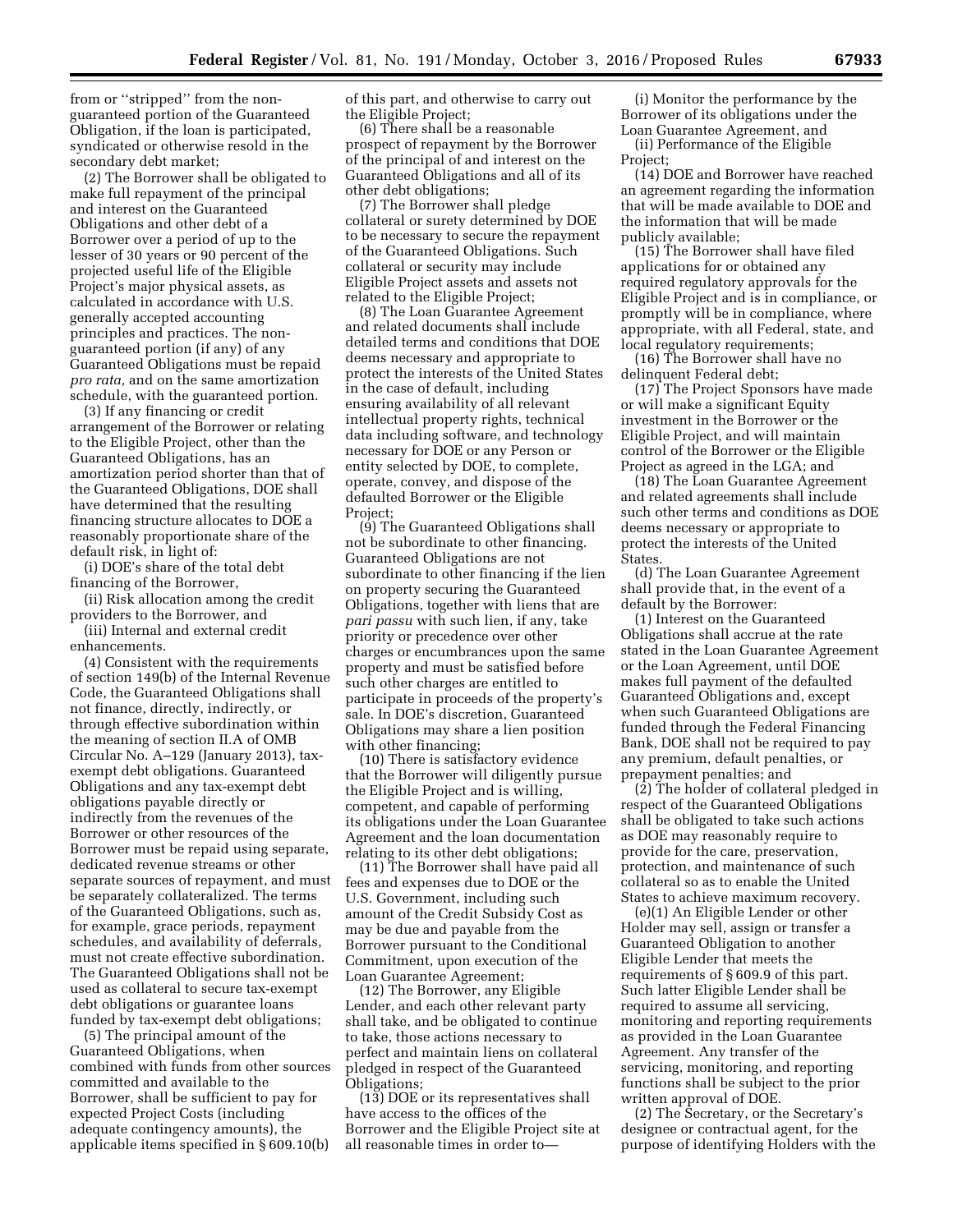right to receive payment under the Guaranteed Obligations, shall include in the Loan Guarantee Agreement or related documents a procedure for tracking and identifying Holders of Guaranteed Obligations. Any contractual agent approved by the Secretary to perform this function may transfer or assign this responsibility only with the Secretary's prior written approval.

(f) Each Loan Guarantee Agreement shall require the Borrower to make representations and warranties, agree to covenants, and satisfy conditions precedent to closing and to each disbursement that, in each case, relate to its compliance with the Davis-Bacon Act and the Cargo Preference Act.

(g) The Applicant, the Borrower or the Project Sponsor must estimate, calculate, record, and provide to DOE any time DOE requests such information and at the times provided in the Loan Guarantee Agreement all costs incurred in the design, engineering, financing, construction, startup, commissioning and shakedown of the Eligible Project in accordance with generally accepted accounting principles and practices.

#### **§ 609.9 Lender servicing requirements.**

(a) When reviewing and evaluating a proposed Eligible Project, all Eligible Lenders (other than the Federal Financing Bank) shall at all times exercise the level of care and diligence that a reasonable and prudent lender would exercise when reviewing, evaluating and disbursing a loan made by it without a Federal guarantee.

(b) Loan servicing duties shall be performed by an Eligible Lender, DOE, or another qualified loan servicer approved by DOE. When performing its servicing duties, the loan servicer shall at all times exercise the level of care and diligence that a reasonable and prudent lender would exercise when servicing a loan made without a Federal guarantee, including:

(1) During the construction period, monitoring the satisfaction of all of the conditions precedent to all loan disbursements, as provided in the Loan Guarantee Agreement, Loan Agreement or related documents;

(2) During the operational phase, monitoring and servicing the Guaranteed Obligations and collection of the outstanding principal and accrued interest as well as undertaking to ensure that the collateral package securing the Guaranteed Obligations remains uncompromised; and

(3) Until the Guaranteed Obligation has been repaid, providing annual or more frequent financial and other reports on the status and condition of

the Guaranteed Obligations and the Eligible Project, and promptly notifying DOE if it becomes aware of any problems or irregularities concerning the Eligible Project or the ability of the Borrower to make payment on the Guaranteed Obligations or its other debt obligations.

# **§ 609.10 Project costs.**

(a) Project Costs include: (1) Costs of acquisition, lease, or rental of real property, including engineering fees, surveys, title insurance, recording fees, and legal fees incurred in connection with land acquisition, lease or rental, site improvements, site restoration, access roads, and fencing;

(2) Costs of engineering, architectural, legal and bond fees, and insurance paid in connection with construction of the facility;

(3) Costs of equipment purchases, including a reasonable reserve of spare parts to the extent required;

(4) Costs to provide facilities and services related to safety and environmental protection;

(5) Costs of financial, legal, and other professional services, including services necessary to obtain required licenses and permits and to prepare environmental reports and data;

(6) Costs of issuing Eligible Project debt, such as fees, transaction, and costs referred to in  $\S 609.10(a)(5)$ , and other customary charges imposed by Eligible Lenders;

(7) Costs of necessary and appropriate insurance and bonds of all types including letters of credit and any collateral required therefor;

(8) Costs of design, engineering, startup, commissioning and shakedown; (9) Costs of obtaining licenses to

intellectual property necessary to

design, construct, and operate the Eligible Project; (10) To the extent

(i) Required by the Loan Guarantee Agreement and

(ii) Not intended or available for any cost referred to in § 609.10(b), costs of funding any reserve fund, including without limitation, a debt service reserve, a maintenance reserve, and a contingency reserve for cost overruns during construction; provided that proceeds of a Guaranteed Loan deposited to any reserve fund shall not be removed from such fund except to pay Project Costs, to pay principal of the Guaranteed Loan, or otherwise to be used as provided in the Loan Guarantee Agreement;

(11) Capitalized interest necessary to meet market requirements and other carrying costs during construction; and

(12) Other necessary and reasonable costs.

(b) Project Costs do not include: (1) Fees and commissions charged to Borrower, including finder's fees, for obtaining Federal or other funds;

(2) Parent corporation or other affiliated entity's general and administrative expenses, and non-Eligible Project related parent corporation or affiliated entity assessments, including organizational expenses;

(3) Goodwill, franchise, trade, or brand name costs;

(4) Dividends and profit sharing to stockholders, employees, and officers;

(5) Research, development, and demonstration costs of readying an innovative technology for employment in a commercial project;

(6) Costs that are excessive or are not directly required to carry out the Eligible Project, as determined by DOE;

(7) Expenses incurred after startup, commissioning, and shakedown before the facility, or, in DOE's discretion, any portion of the facility, has been placed in service;

(8) Borrower-paid Credit Subsidy Costs, the Administrative Cost of Issuing a Loan Guarantee, and any other fee collected by DOE; and

(9) Operating costs.

#### **§ 609.11 Fees and charges.**

(a) Unless explicitly authorized by statute, no funds obtained from the Federal Government, or from a loan or other instrument guaranteed by the Federal Government, may be used to pay for the Credit Subsidy Cost, the Application Fee, the Facility Fee, the Guarantee Fee, the maintenance fee and any other fees charged by or paid to DOE relating to the Act or any Guarantee thereunder.

(b) DOE may charge Applicants a nonrefundable Facility Fee, with a portion being payable on or prior to the date on which the Applicant executes the Commitment Letter and the remainder being payable on or prior to the closing date for the Loan Guarantee Agreement.

(c) In order to encourage and supplement private lending activity DOE may collect from Borrowers for deposit in the United States Treasury a non-refundable Risk-Based Charge which, together with the interest rate on the Guaranteed Obligation that LPO determines to be appropriate, will take into account the prevailing rate of interest in the private sector for similar loans and risks. The Risk-Based Charge shall be paid at such times and in such manner as may be determined by DOE, but no less frequently than once each year, commencing with payment of a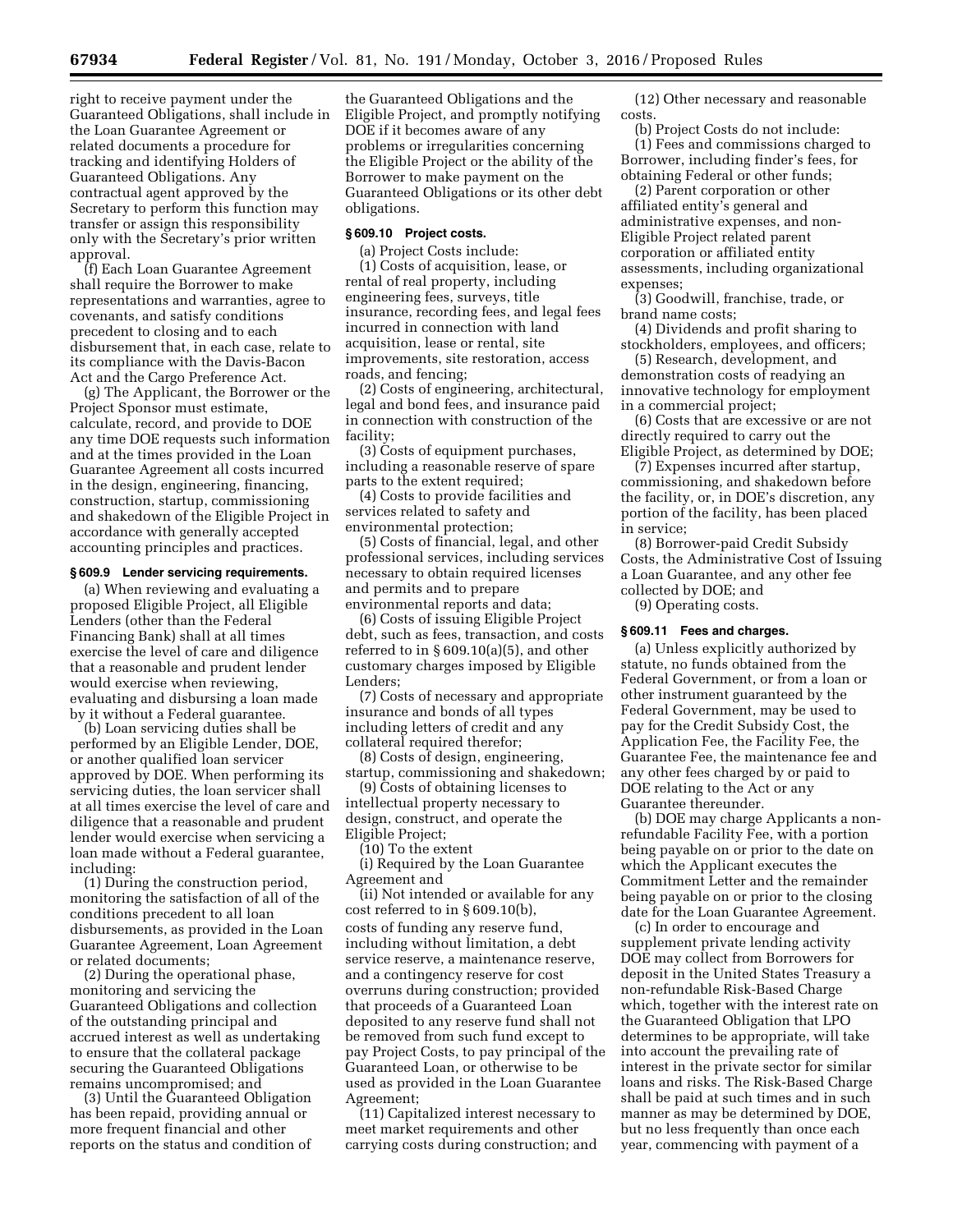pro-rated payment on the date the Guarantee is issued. The amount of the Risk-Based Charge will be specified in the Loan Guarantee Agreement.

(d) DOE may collect a maintenance fee to cover DOE's administrative expenses, other than extraordinary expenses, incurred in servicing and monitoring a Loan Guarantee Agreement. The maintenance fee shall accrue from the date of execution of the Loan Guarantee Agreement through the date of payment in full of the related Guaranteed Obligations. If DOE determines to collect a maintenance fee, it shall be paid by the Borrower each year (or portion thereof) in advance in the amount specified in the applicable Loan Guarantee Agreement.

(e) In the event a Borrower or an Eligible Project experiences difficulty relating to technical, financial, or legal matters or other events (*e.g.,* engineering failure or financial workouts), the Borrower shall be liable as follows:

(1) If such difficulty requires DOE to incur time or expenses beyond those customarily expended to monitor and administer performing loans, DOE may collect an extraordinary expenses fee from the Borrower that will reimburse DOE for such time and expenses, as determined by DOE; and

(2) For all fees and expenses of DOE's independent consultants and outside counsel, to the extent that such fees and expenses are elected to be paid by DOE notwithstanding the provisions of paragraphs (f) and (g) of this section.

(f) Each Applicant, Borrower or Project Sponsor, as applicable, shall be responsible for the payment of all fees and expenses charged by DOE's independent consultants and outside legal counsel in connection with an Application, Conditional Commitment or Loan Guarantee Agreement, as applicable. Upon making a determination to engage independent consultants or outside counsel with respect to an Application, DOE will proceed to evaluate and process such Application only following execution by an Applicant or Project Sponsor, as appropriate, of an agreement satisfactory to DOE to pay the fees and expenses charged by the independent consultants and outside legal counsel. Appropriate provisions regarding payment of such fees and expenses shall also be included in each Term Sheet and Loan Guaranty Agreement or, upon a determination by DOE, in other appropriate agreements.

(g) Notwithstanding payment by Applicant, Borrower or Project Sponsor, all services rendered by an independent consultant or outside legal counsel to DOE in connection with an Application, Conditional Commitment or Loan

Guarantee Agreement shall be solely for the benefit of DOE (and such other creditors as DOE may agree in writing). DOE may require, in its discretion, the payment of an advance retainer to such independent consultants or outside legal counsel as security for the collection of the fees and expenses charged by the independent consultants and outside legal counsel. In the event an Applicant, Borrower or Project Sponsor fails to comply with the provisions of such payment agreement, DOE in its discretion, may stop work on or terminate an Application, a Conditional Commitment or a Loan Guarantee Agreement, or may take such other remedial measures in its discretion as it deems appropriate.

(h) DOE shall not be financially liable under any circumstances to any independent consultant or outside counsel for services rendered in connection with an Application, Conditional Commitment or Loan Guarantee Agreement except to the extent DOE has previously entered into an express written agreement to pay for such services.

### **§ 609.12 Full faith and credit and incontestability.**

The full faith and credit of the United States is pledged to the payment of principal and interest of Guaranteed Obligations pursuant to Guarantees issued in accordance with the Act and this Part. The issuance by DOE of a Guarantee shall be conclusive evidence that it has been properly obtained; that the underlying loan qualified for such Guarantee; and that, but for fraud or material misrepresentation by the Holder, such Guarantee shall be legal, valid, binding and enforceable against DOE in accordance with its terms.

## **§ 609.13 Default, demand, payment, and foreclosure on collateral.**

(a) If a Borrower defaults in making a required payment of principal or interest on a Guaranteed Obligation and such default has not been cured within the applicable grace period, the Holder may make written demand for payment upon the Secretary in accordance with the terms of the applicable Guarantee. If a Borrower defaults in making a required payment of principal or interest on a Guaranteed Obligation and such default has not been cured within the applicable grace period, the Secretary shall notify the Attorney General.

(b) Subject to the terms of the applicable Guarantee, the Secretary shall make payment within 60 days after receipt of written demand for payment from the Holder, provided that the

demand for payment complies in all respects with the terms of the applicable Guarantee. Interest shall accrue to the Holder at the rate stated in the promissory note evidencing the Guaranteed Obligation, without giving effect to the Borrower's default in making a required payment of principal or interest on the applicable Guarantee Obligation or any other default by the Borrower, until the Guaranteed Obligation has been fully paid by DOE. Payment by the Secretary on the applicable Guarantee does not change Borrower's obligations under the promissory note evidencing the Guaranteed Obligation, Loan Guarantee Agreement, Loan Agreement or related documents, including an obligation to pay default interest.

(c) Following payment by the Secretary pursuant to the applicable Guarantee, upon demand by DOE, the Holder shall transfer and assign to the Secretary (or his designee or agent) the promissory note evidencing the Guaranteed Obligation, all rights and interests of the Holder in the Guaranteed Obligation, and all rights and interests of the Holder in respect of the Guaranteed Obligation, except to the extent that the Secretary determines that such promissory note or any of such rights and interests shall not be transferred and assigned to the Secretary. Such transfer and assignment shall include, without limitation, all of the liens, security and collateral rights of the Holder (or his designee or agent) in respect of the Guaranteed Obligation.

(d) Following payment by the Secretary pursuant to a Guarantee or other default of a Guaranteed Obligation, the Secretary is authorized to protect and foreclose on the collateral, take action to recover costs incurred by, and all amounts owed to, the United States as a result of the defaulted Guarantee Obligation, and take such other action necessary or appropriate to protect the interests of the United States. In respect of any such authorized actions that involve a judicial proceeding or other judicial action, the Secretary shall act through the Attorney General. The foregoing provisions of this paragraph shall not relieve the Secretary from its obligations pursuant to any applicable Intercreditor Agreement. Nothing in this paragraph shall limit the Secretary from exercising any rights or remedies pursuant to the terms of the Loan Guarantee Agreement.

(e) The cash proceeds received as a result of any foreclosure on the collateral or other action, shall be distributed in accordance with the Loan Guarantee Agreement (subject to any applicable Intercreditor Agreement).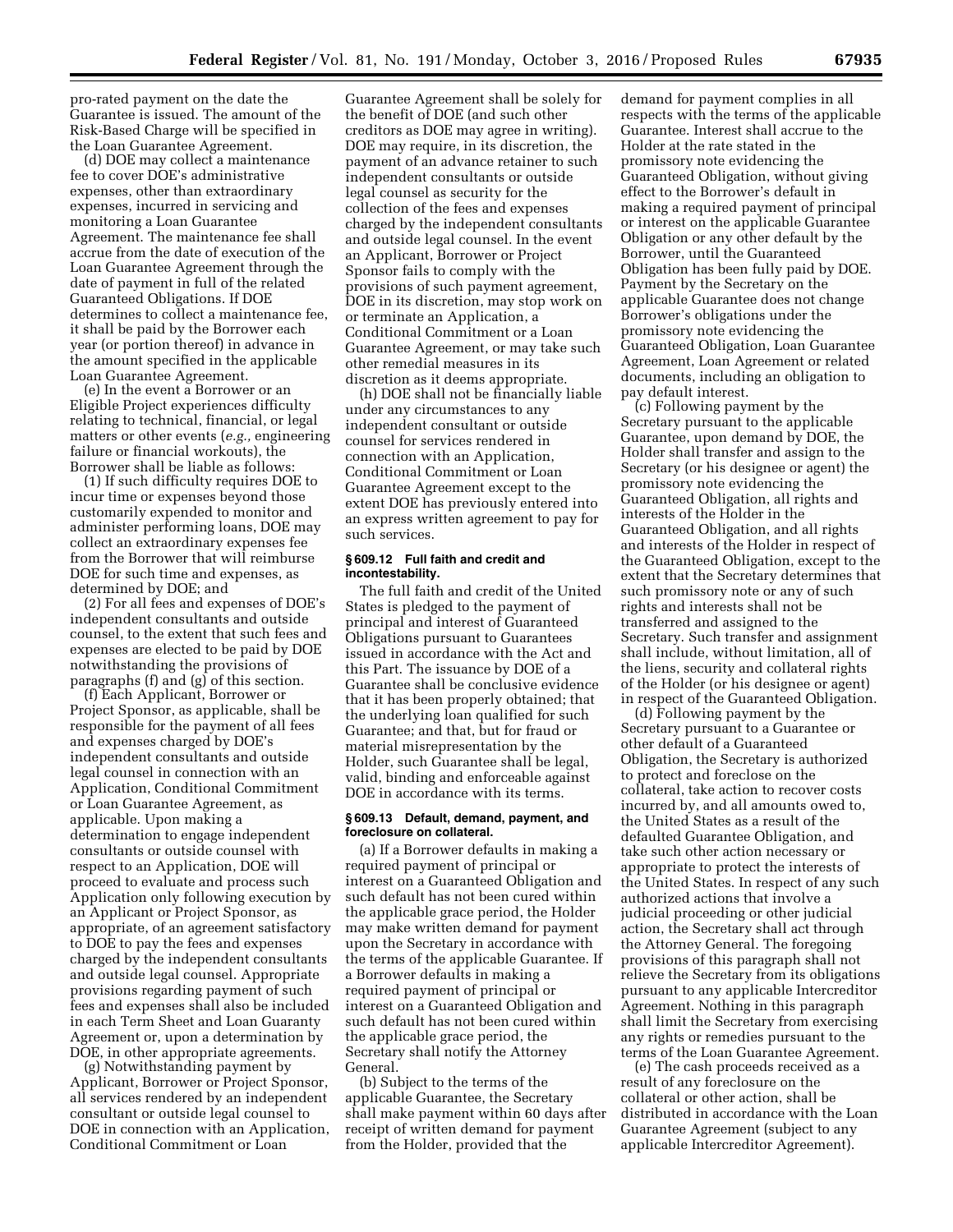(f) The Loan Guarantee Agreement shall provide that cash proceeds received by the Secretary (or his designee or agent) as a result of any foreclosure on the collateral or other action shall be applied in the following order of priority:

(1) Toward the pro rata payment of any costs and expenses (including unpaid fees, fees and expenses of counsel, contractors and agents, and liabilities and advances made or incurred) of the Secretary, the Attorney General, the Holder, a collateral agent or other responsible person of any of them (solely in their individual capacities as such and not on behalf of or for the benefit of their principals), incurred in connection with any authorized action following payment by the Secretary pursuant to a Guarantee or other default of a Guaranteed Obligation, or as otherwise permitted under the Loan Agreement or Loan Guarantee Agreement.

(2) To pay all accrued and unpaid fees due and payable to the Secretary, the Attorney General, the Holder, a collateral agent or other responsible person of any of them on a pro rata basis in respect of the Guaranteed Obligation;

(3) To pay all accrued and unpaid interest due and payable to the Secretary, the Attorney General, the Holder, a collateral agent or other responsible person of any of them on a pro rata basis in respect of the Guaranteed Obligation;

(4) To pay all unpaid principal of the Guaranteed Obligation;

(5) To pay all other obligations of the Borrower under the Loan Guarantee Agreement, the Loan Agreement and related documents that are remaining after giving effect to the preceding provisions and are then due and payable; and

(6) To pay to the Borrower, or its successors and assigns, or as a court of competent jurisdiction may direct, any cash proceeds then remaining following the application of all payment described above.

(g) No action taken by the Holder or its agent or designee in respect of any collateral will affect the rights of any person, including the Secretary, having an interest in the Guaranteed Obligations or other debt obligations, to pursue, jointly or severally, legal action against the Borrower or other liable persons, for any amounts owing in respect of the Guaranteed Obligation or other applicable debt obligations.

(h) In the event that the Secretary considers it necessary or desirable to protect or further the interest of the United States in connection exercise of rights as a lien holder or recovery of

deficiencies due under the Guaranteed Obligation, the Secretary may take such action as he determines to be appropriate under the circumstances.

(i) Nothing in this part precludes, nor shall any provision of this part be construed to preclude, the Secretary from purchasing any collateral or Holder's or other person's interest in the Eligible Project upon foreclosure of the collateral.

(j) Nothing in this part precludes, nor shall any provision of this part be construed to preclude, forbearance by any Holder with the consent of the Secretary for the benefit of the Borrower and the United States.

(k) The Holder and the Secretary may agree to a formal or informal plan of reorganization in respect of the Borrower, to include a restructuring of the Guaranteed Obligation and other applicable debt of the Borrower on such terms and conditions as the Secretary determines are in the best interest of the United States.

## **§ 609.14 Preservation of collateral.**

(a) If the Secretary exercises his right under the Loan Guarantee Agreement to require the holder of pledged collateral to take such actions as the Secretary (subject to any applicable Intercreditor Agreement) may reasonably require to provide for the care, preservation, protection, and maintenance of such collateral so as to enable the United States to achieve maximum recovery from the collateral, the Secretary shall, subject to compliance with the Antideficiency Act, 31 U.S.C. 1341 *et seq.,* reimburse the holder of such collateral for reasonable and appropriate expenses incurred in taking actions required by the Secretary (unless otherwise provided in applicable agreements). Except as provided in § 609.13, no party may waive or relinquish, without the consent of the Secretary, any such collateral to which the United States would be subrogated upon payment under the Loan Guarantee Agreement.

(b) In the event of a default, the Secretary may enter into such contracts as he determines are required or appropriate, taking into account the term of any applicable Intercreditor Agreement, to care for, preserve, protect or maintain collateral pledged in respect of Guaranteed Obligations. The cost of such contracts may be charged to the Borrower.

### **§ 609.15 Audits and access to records.**

Each Loan Guarantee Agreement and related documents shall provide that:

(a) The Eligible Lender, or DOE in conjunction with the Federal Financing

Bank where loans are funded by the Federal Financing Bank or other Holder or other party servicing the Guaranteed Obligations, as applicable, and the Borrower, shall keep such records concerning the Eligible Project as are necessary, including the Application, Term Sheet, Conditional Commitment, Loan Guarantee Agreement, Credit Agreement, mortgage, note, disbursement requests and supporting documentation, financial statements, audit reports of independent accounting firms, lists of all Eligible Project assets and non-Eligible Project assets pledged in respect of the Guaranteed Obligations, all off-take and other revenue producing agreements, documentation for all Eligible Project indebtedness, income tax returns, technology agreements, documentation for all permits and regulatory approvals and all other documents and records relating to the Borrower or the Eligible Project, as determined by the Secretary, to facilitate an effective audit and performance evaluation of the Eligible Project; and

(b) The Secretary and the Comptroller General, or their duly authorized representatives, shall have access, for the purpose of audit and examination, to any pertinent books, documents, papers and records of the Borrower, Eligible Lender or DOE or other Holder or other party servicing the Guaranteed Obligation, as applicable. Such inspection may be made during regular office hours of the Borrower, Eligible Lender or DOE or other Holder, or other party servicing the Eligible Project and the Guaranteed Obligations, as applicable, or at any other time mutually convenient.

#### **§ 609.16 Deviations.**

(a) To the extent that the requirements under this part are not specified by the Act or other applicable statutes, DOE may authorize deviations from the requirements of this part upon:

(1) Either (A) receipt from the Applicant, Borrower or Project Sponsor, as applicable, of—

(i) A written request that the Secretary deviate from one or more requirements, and

(ii) A supporting statement briefly describing one or more justifications for such deviation, or

(iii)(B) a determination by the Secretary in his discretion to undertake a deviation;

(2) A finding by the Secretary that such deviation supports program objectives and the special circumstances stated in the request make such deviation clearly in the best interest of the Government; and